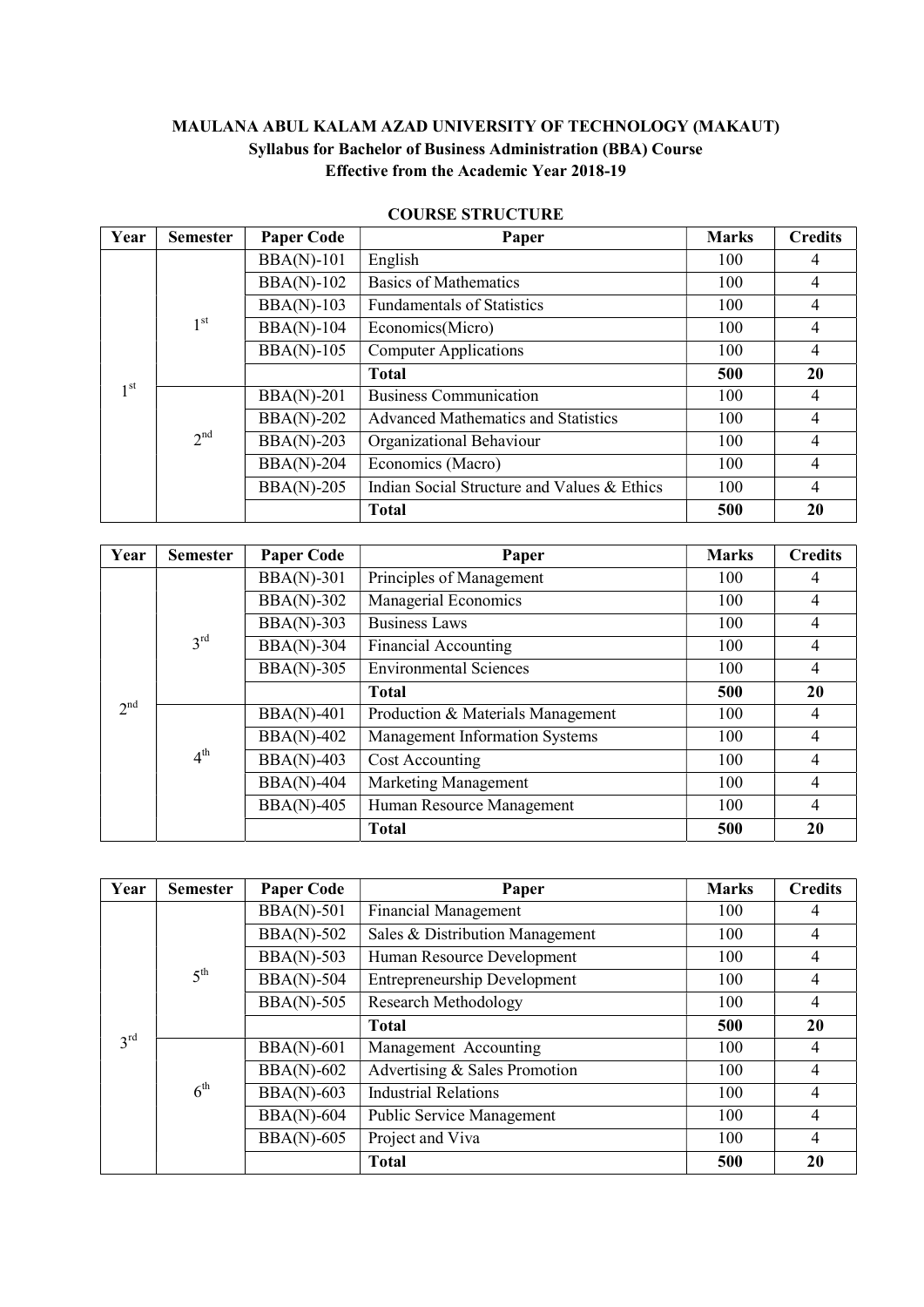#### FIRST SEMESTER

| Semester $-1$ <sup>st</sup><br><b>Credit Points-4</b>                                                     |
|-----------------------------------------------------------------------------------------------------------|
| <b>Total Contact Hours - 40</b><br>Paper: English                                                         |
| Paper Code: BBA (N) - 101                                                                                 |
| <b>Module I: Grammar and Vocabulary</b><br>(10L)                                                          |
| Grammatical & Structural Aspects: Parts of Speech, Types of Sentences, Tense, Voice, Clause,              |
| Preposition, Degrees of Comparison, Subject Verb Agreement, Modals or Auxiliaries Simple/                 |
| Compound/Complex Sentences and Transformation of Sentences, Narration.                                    |
| Synonyms, Antonyms, Homonyms, Homophones, Idioms, Phrasal verbs, One Word<br>Vocabulary:                  |
| Substitution                                                                                              |
| Error Correction: Identifying & Analyzing Grammatical Errors Pertaining to Usage of Verbs, Adjectives,    |
| Adverbs, Pronouns and Errors in Spelling & Punctuation                                                    |
| 6L)<br>Module II: Reading                                                                                 |
| Comprehension: Unseen passages, Contextual Meaning of Words, Précis                                       |
| Interpretation & Summarizing: Interpretation of Visual Data in the Form of Tables, Graphs, Charts, Pie    |
| Charts and so on. Speed Reading, Understanding and Interpreting Business-Related Correspondences          |
| <b>Module III: Writing</b><br>(15L)                                                                       |
| Letter Writing: Formal and Informal Letters, Business Letters, Letter to the Editor, Complaint Letter,    |
| Invitation Letters - Accepting & Declining Invitations, Making Enquiries, Placing Orders, Asking & Giving |
| Information, Registering Complaints, Handling Complaints, Drafting Notices, Drafting Advertisements; Job  |
| Applications.                                                                                             |
| Paragraph and Essay Writing: Paragraph and Essay Writing on Recent Topics.                                |
| <b>Module IV: Listening and Speaking</b><br>(9L)                                                          |
| Interactive Communication: Introducing Self, Greetings, Conversations, etc.                               |
| Pronunciation: Appropriate Stress, Intonation, Clarity, Business Etiquettes, Impromptu Speech, Debate,    |
| Role Play, Group Discussion, Presentation, Listening and Understanding Spoken and Formal English.         |

- 1. A. Ashley: A Handbook of Commercial Correspondence, OUP
- 2. M. Monipatty: The Craft of Business Letter Writing, Tata McGraw Hill
- 3. N. Gupta (Ed.): English for All, Macmillan
- 4. English Vocabulary Made Easy: The Complete Vocabulary Build Up for Improving English by Shrikant Prasoon
- 5. J. C. Nesfield : Manual of English Grammar and Composition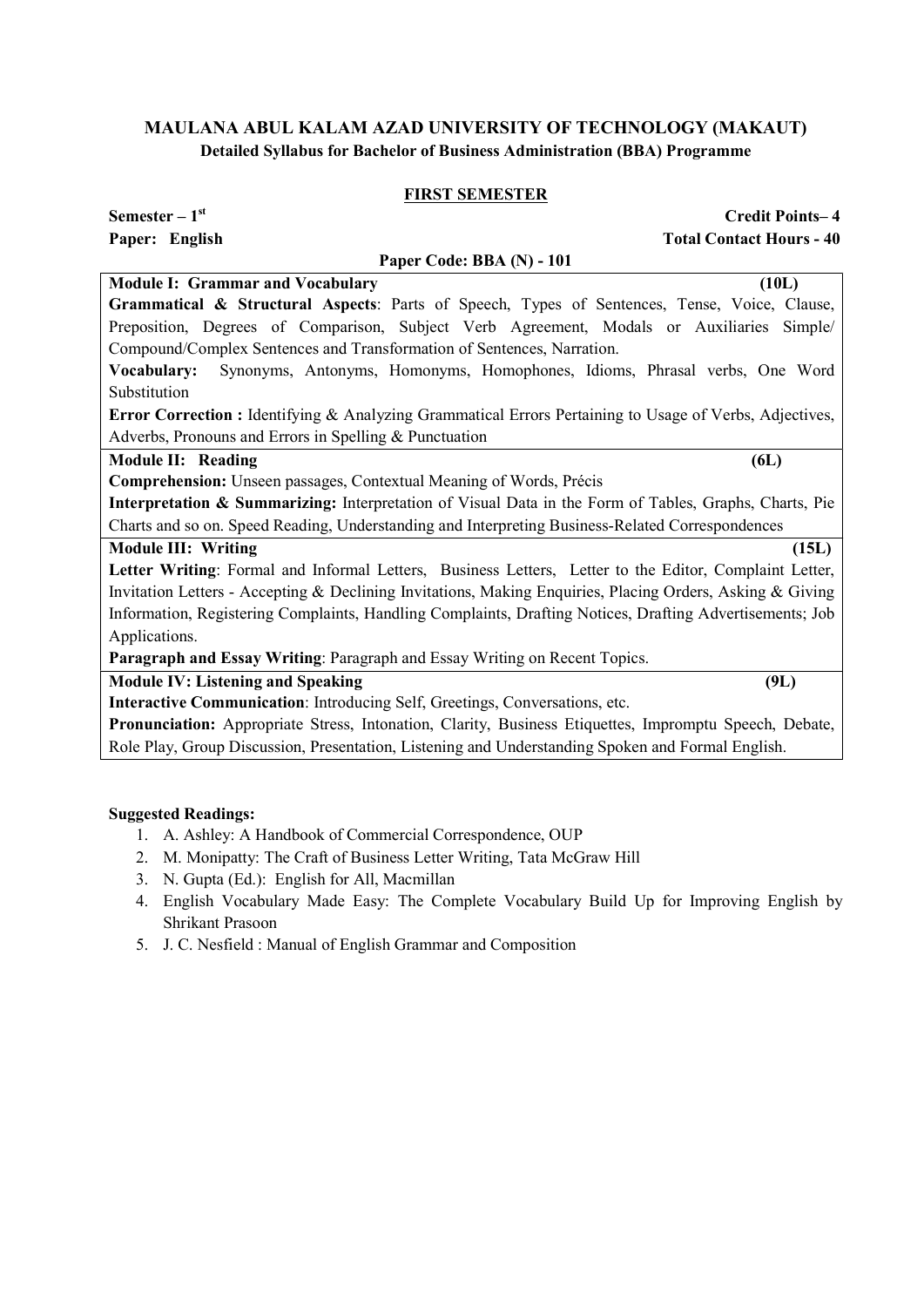Detailed Syllabus for Bachelor of Business Administration (BBA) Programme

# Paper: Basics of Mathematics Total Contact Hours - 40

# Paper Code: BBA (N) - 102

# Semester – 1st Credit Points– 4

# Module-I

1. The Number System – Positive and Negative Integers, Fractions, Rational and Irrational Numbers, Real Numbers, Problems Involving the Concept of Real Numbers. [2L] 2. Basic Algebra – Algebraic Identities, Simple Factorizations; Equations: Linear and Quadratic (in Single Variable and Simultaneous Equations).Surds and Indices; Logarithms and Their Properties (Including Change of Base); Problems Based on Logarithms. [3L] 3. Set Theory – Introduction; Representation of Sets; Subsets and Supersets; Universal and Null Sets; Basic Operations on Sets; Laws of Set Algebra; Cardinal Number of a Set; Venn Diagrams; Application of Set Theory to the Solution of Problems. [4L] 4. Functions – Elementary idea of functions; Domain of a Function; Composition Functions; Classification of Functions: Polynomial, Rational, Exponential and Logarithmic Functions. [3L] 5. Quadratic Functions and Theory of Quadratic Equations – Solution of the Quadratic Equation ax2+bx+c=0,a≠0; Nature of the Roots of a Quadratic Equation; Sum and Product of roots; Relation Between Roots; Condition for the Existence of a Common Root; Forming Quadratic Equation with given Roots. [3L] 6. Simple Interest and Compound Interest – Concept of Present Value and Amount of a Sum. [3L] 7. Profit, Loss and Discount [2L] 8. Speed, Time and Distance [1L] 9. Time and Work [1L] 10. Ratio, Proportion [2L] 11. Sequences and Series – General Idea and Different Types of Sequences; Arithmetic and Geometric Rogressions; Arithmetic and Geometric Means; Arithmetic and Geometric Series. [4L] 12. Permutations and Combinations – Fundamental Principle of Counting; Factorial Notation. Permutation: Permutation of n Different Things; of Things not all Different; Restricted Permutations; Circular Permutations. [4L] Module-II

1. Fundamentals – Rectangular Cartesian Coordinates; Polar Coordinates; Distance Formula; Section formula (Internal and External Sections); Expressions for the Centroid and Incentre of a Triangle; Area of a Triangle in Terms of the Three Vertices. [4L]

2. Locus – Definition, Concept of St. Line, Equation to the locus; Method of obtaining the equation to the  $\lbrack \text{locus.} \rbrack$ 

- 1. Pal and Das: BBA Mathematics (Vol-I), U.N. Dhar and Sons Pvt. Ltd.
- 2. Sancheti & Kapoor: Business Mathematics; Sultan Ch and & Company
- 3. R. S. Soni: Business Mathematics Pitambar Publishing House
- 4. S. N. Dey: Mathematics, Chaya Prakashoni.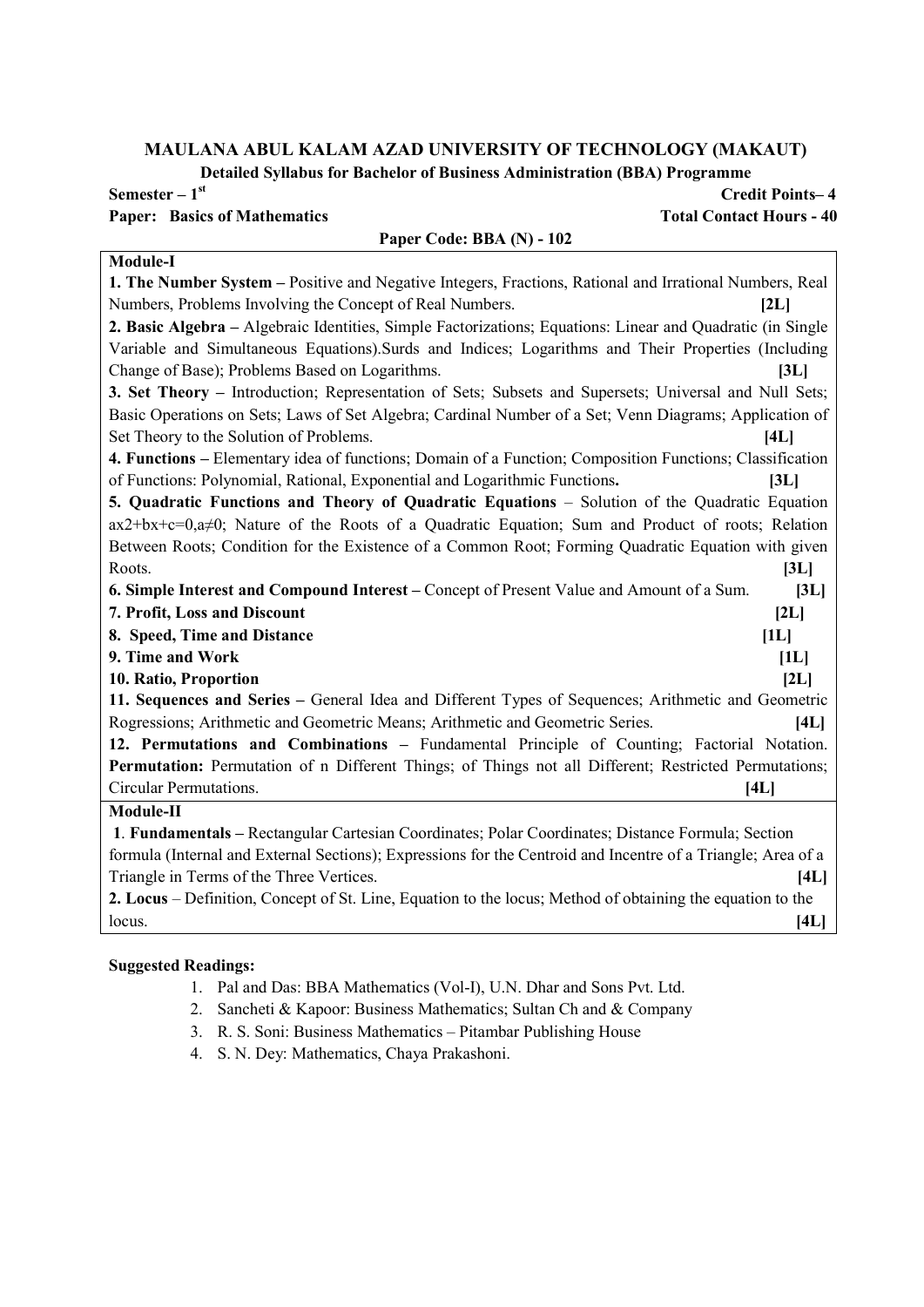Detailed Syllabus for Bachelor of Business Administration (BBA) Programme

Semester – 1<sup>st</sup> Credit Points– 4 Paper: Fundamentals of Statistics Total Contact Hours - 40 Paper Code: BBA (N) - 103 Module-I: 1. Introduction: Statistics as a Subject, Functions, Importance and Limitations of Statistics, Census and Sample Investigation, Descriptive and Inferential Statistics. [2L] 2. Collection, Editing and Presentation of Data: Primary Data and Secondary Data, Methods of Collection, Scrutiny of Data. Presentation of Data: Textual and Tabular Presentations, Construction of a Table and the Different Components of a Table, Diagrammatic Representation of Data: Line Diagrams, Bar Diagrams, Pie Charts and Divided-Bar Diagrams. [3L] 3. Frequency Distributions: Variables and Attributes, Frequency Distribution of An Attribute; Discrete and Continuous Variables, Frequency Distributions of Discrete and Continuous Variables, Diagrammatic Representation of a Frequency Distribution: Case of An Attribute, Case of a Discrete Variable: Column Diagram, Frequency Polygon and Step Diagram, Case of a Continuous Variable: Histogram and Ogive, Frequency Polygon. [5L] Module-II 1. Measures of Central Tendency: Definition and Utility, Characteristics of Average, Different Measures of Average: Arithmetic Mean, Median, Mode, Partitional Values: Quartile, Percentile and Deciles. Geometric and Harmonic Mean. Choice of a Suitable Measure of Central Tendency. [7L] 2. Measures of Dispersion: Meaning and Objective of Dispersion, Characteristics of a Good Measure of dispersion, Different measures of dispersion – Range, Quartile deviation, Mean deviation, Mean Absolute Deviation, Standard Deviation; Comparison of the Different Measures of Dispersion. Measures of Relative Dispersion: Coefficient of Variation. [7L] 3. Moments, Skewness and Kurtosis: Moments: Different Ways to Calculate Moments. Skewness: Measures of Skewness, Kurtosis and its Measures. [3L] Module-III 1. Correlation Analysis: Analysis of Bivariate data. Correlation Analysis – Meaning of Correlation: Scatter Diagram, Karl Pearson's Coefficient of Linear Correlation, Calculation of the Correlation Coefficient from Grouped Data, Properties of the Correlation Coefficient Advantages and Limitations of the Correlation Coefficient, Idea of Rank Correlation; Spearman's Rank Correlation Coefficient(without tie) [6L] 2. Regression Analysis – Two Lines of Regression: Some Important Results Relating to Regression Lines, Calculation of Regression Coefficients, Relation Between Regression Coefficient and Correlation Coefficient, Identification Problem. [4L]

# Module-IV

1.Analysis of Time Series: Objective of time series analysis; Causes of variations in time series data, Components of a time series, Additive Models, Multiplicative Models, Moving averages method and method of least squares; Measurement of secular trend. [3L]

- 1. N.G Das: Statistical Methods (Volume I): Tata McGraw-Hill.
- 2. A.M Goon, M.K Gupta & B, Dasgupta: Basic Statistics : World Press
- 3. G. C. Beri : Statistics for Management: Tata McGraw- Hill
- 4. Bharat Jhunjhunwala: Business Statistics, S. Chand Publishing
- 5. V.K. Kapoor & S.C. Gupta: Fundamentals of Mathematical Statistics, Sultan Chand & Sons.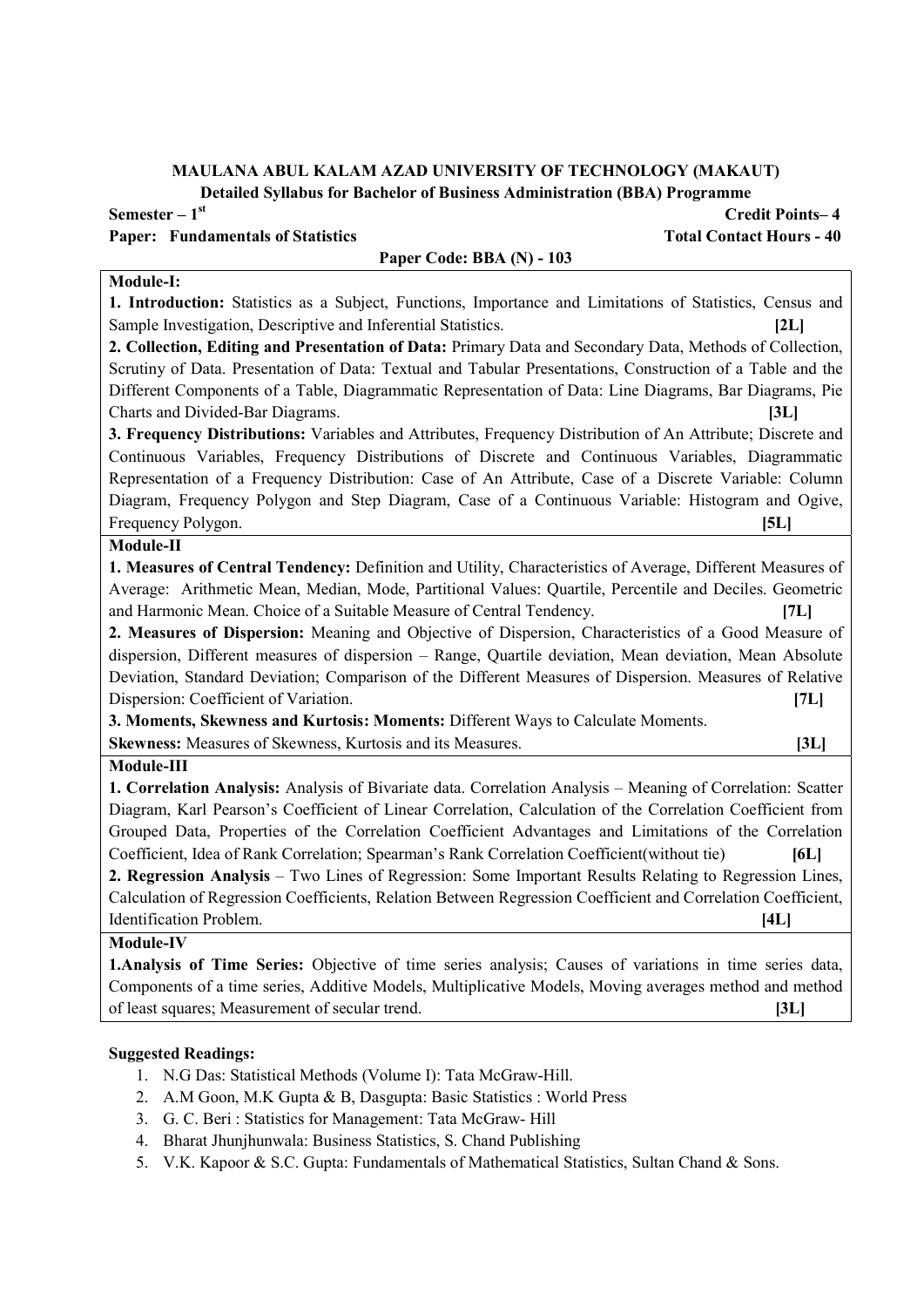Detailed Syllabus for Bachelor of Business Administration (BBA) Programme

| $D$ vianva $D$ ynadas for Davnvior of Dasinvss Avanhinstration (DDA) i rogramm<br>Semester $-1st$         | <b>Credit Points-4</b> |
|-----------------------------------------------------------------------------------------------------------|------------------------|
| <b>Paper: Economics (Micro)</b><br><b>Total Contact Hours - 40</b>                                        |                        |
| Paper Code: BBA (N) - 104                                                                                 |                        |
| Module-I:                                                                                                 |                        |
| 1. Introduction: Basic Problems of an Economy, Working of Price Mechanism and Resource Allocation.        |                        |
| [2L]                                                                                                      |                        |
| 2. Elasticity of Demand: Concept and Measurement of Elasticity of Demand, Price, Income and Cross         |                        |
| Elasticities                                                                                              | [4L]                   |
| 3. Average Revenue: Marginal Revenue, and Elasticity of Demand, Determinants of Elasticity of Demand.     |                        |
| [2L]                                                                                                      |                        |
| Module-II                                                                                                 |                        |
| 1. Production Function: Law of Variable Proportions, Ridge Lines. Isoquants, Economic Regions and         |                        |
| Optimum Factor Combination. Expansion Path, Returns of Scale, International and External Economies and    |                        |
| Diseconomies of Scale.                                                                                    | [4L]                   |
| 2. Theory of Costs: Short-Run and Long Run Cost Curves – Traditional Approaches Only.                     | [3L]                   |
| Module-III                                                                                                |                        |
| <b>Market Structures:</b>                                                                                 |                        |
| 1. Perfect Competition: Characteristics, Profit Maximization and Equilibrium of Firm and Industry, Short- |                        |
| Run and Long Run Supply Curves, Price and Output Determination, Practical Applications.                   | [6L]                   |
| 2. Monopoly: Characteristics, Determination of Price under monopoly, Equilibrium of a Firm, Comparison    |                        |
| Between Perfect Competition and Monopoly, Price Discrimination, Social Cost of Monopoly.                  | [4L]                   |
| 3. Monopolistic Competition: Meaning and Characteristics, Price and Output Determination Under            |                        |
| Monopolistic Competition, Product Differentiation, Selling Costs, Comparison with Perfect Competition,    |                        |
| Excess Capacity Under Monopolistic Competition.                                                           | [3L]                   |
| 4. Oligopoly: Characteristics, Indeterminate Pricing and Output, Cournot Model of Oligopoly, Price        |                        |
| Leadership (Only Meaning and Characteristics) Collusive Oligopoly( Meaning and Characteristics Only),     |                        |
| Only Kinked Demand Curve Model of Oligopoly.                                                              | [4L]                   |
| Module-IV                                                                                                 |                        |
| Factor Pricing: Marginal Productivity Theory and Demand for Factors (Statement and assumption<br>1.       |                        |
| only).                                                                                                    | [3L]                   |
| Concept of Rent: Ricardian and Modern Theories of Rent; Quasi-Rent.<br>2.                                 | [2L]                   |
| Concept of Labour: Wage Rate, Nominal Wage, Real Wage.<br>3.                                              | [1L]                   |
| Concept of Capital: Gross Interest, Net Interest, Zero Interest Rate.<br>4.                               | [1L]                   |
| Concept of Profit: Pure Profit, Normal Profit, Abnormal Profit.<br>5.                                     | [1L]                   |

- 1. Panchanan Das, Anindita Sengupta-Economics I: Oxford.
- 2. S.Mukherjee, M. Mukherjee & A. Ghose : Microeconomics, Prentice-Hall.
- 3. Koutsoyianni : Modern Micro-Economics, Macmillan
- 4. Vinita Agarwal: Managerial Economics, Pearson
- 5. Debes Mukherjee: Essentials of Micro and Macro Economics, Central
- 6. R. G. Hubbard & O'Brien: Microeconomics, Pearson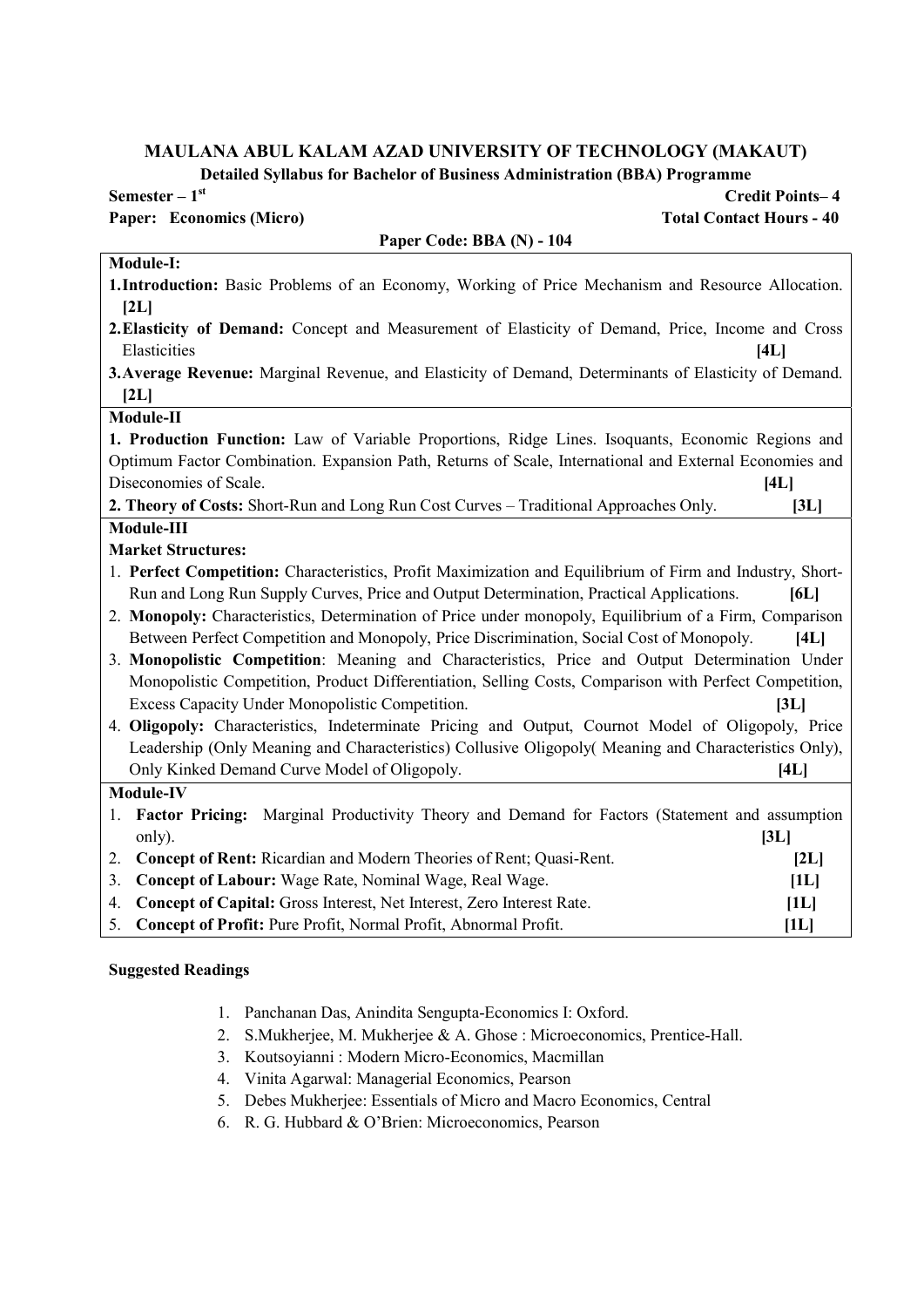Detailed Syllabus for Bachelor of Business Administration (BBA) Programme

Paper: Computer Applications Total Contact Hours - 40

# Semester – 1st Credit Points– 4

# Paper Code: BBA (N) - 105

Module I:Basic Computer Concepts :

Computer and Its Characteristics, Basic Block Diagram of Computer System, First Generation, Second Generation, Third Generation, Fourth Generation, Fifth Generation, Modern Taxonomy of Computers, Mini Computer, Micro Computer, Mainframe Computer, Super Computer, Laptop, Keyboard, Mouse, Light Pen, Barcode Readers, Scanners, MICR, OCR, Voice Recognition and Handwriting Recognition Systems, Visual Display Terminals, Printers, Plotters, Primary Storage – RAM, ROM, EEROM, PROM, EPROM, Secondary Storage – Direct Access Devices, Serial Access Devices: Hard Disks, CD-ROM, DVD, Cache Memory, Virtual Memory( Definition Only), Control Unit, Arithmetic and Logic Unit, Decoders, Registers, Machine Instructions, Stored Program Concept, Program Execution: Fetch-Decode-Execute Cycle, Arithmetic, Logical and Shift Operations. [8L]

#### Module II: Computer Software:

Meaning of Software, Broad Classification of Software, System Software, Application Software, Utilities. Operating Systems: Basic Idea of An OS (DOS, Windows, Unix, Linux), Functions of OS, OS As a Resource Manager – Memory Management, Input /Output Management, Secondary Storage Management, Program Management, Network Management, Application Packages. [6L]

# Module III: Word Processing Software:

Microsoft Word 2007:The different functionalities in the Microsoft Word Software 2007, Creation of a New Document, Editing an Existing Document, Saving and Printing a File, Use of the Different Ribbon Tab and Tools, Handling Tables in MS Word 2007, Mail Merge, Macro. [6L]

# Module IV: Spreadsheet Software : Microsoft Excel 2007:

Creating a New Spreadsheet Document, Editing an Existing Document, Saving Spreadsheet in Different Formats, Validation of data in Fields, Different Tools Available in MS Excel 2007 Ribbon Tabs, Performing Mathematical Calculations (using Formula and Functions), Searching, Sorting and Filtering, Min Media Mode, Reference Operators, Functions: Typing a Function, Creating a Column Chart: Changing the Size and Position of a Chart Saving a File in Microsoft Excel, Closing a Microsoft Excel Worksheet, Formatting Excel Worksheet for printing. [10L] [10L]

# Module V: Presentation Software: Microsoft PowerPoint 2007:

The Different Functionalities of Microsoft PowerPoint 2007, Creating a PowerPoint Presentation, Creating and Inserting a New Slide, Creating a Title Slide; Applying a Design Template. Creating a Hierarchy, Using a Two-Column Text, Slide Sorter View, Running the Slide Show, Printing the Slides, Slide Transition and Custom Animation. [5L]

# Module VI : DBMS Software :MS Access 2007:

Creating New and Opening Existing Databases, Creating a Database, Forms, Query, Reports Using a Wizard , Relationships - How to Link Multiple Tables Together. [5L]

- 1. Leon , Introduction to Computers with MS-Office 2007, TMH
- 2. Step by Step (Microsoft Office System) 2007 Edition, Prentice -Hall of India
- 3. P.K.Sinha Computer Fundamentals, BPB Publication.
- 4. V.Rajaraman -Fundamentals of Computers, PHI, Sixth Edition
- 5. Amit Goel, Computer Fundamentals, Pearson.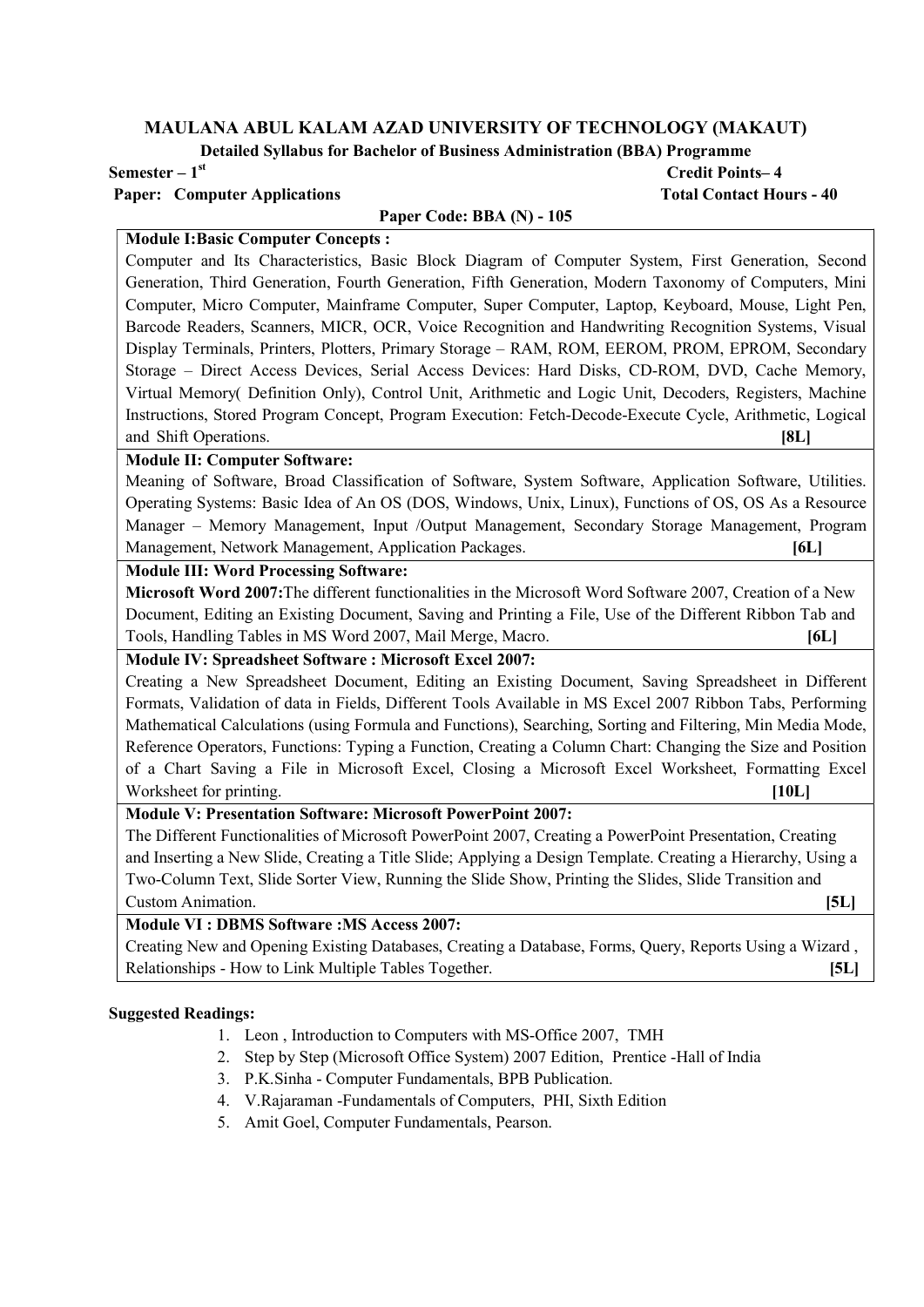# SECOND SEMESTER

| Semester $-2^{nd}$                                                                                           | <b>Credit Points-4</b>          |
|--------------------------------------------------------------------------------------------------------------|---------------------------------|
| <b>Paper: Business Communication</b>                                                                         | <b>Total Contact Hours - 40</b> |
| Paper Code: BBA (N) - 201                                                                                    |                                 |
| <b>Module I: Vocabulary</b>                                                                                  | (5L)                            |
| Vocabulary Building: Synonyms, Antonyms, Idioms, Figures of Speech.                                          |                                 |
| <b>Module II: Business Communication</b>                                                                     | (15L)                           |
| Definition of Communication, Principles of Communication, Objectives, Communication Models and               |                                 |
| Processes, 7 Cs of Effective communication, Types of Communication, Channel & Media, Audience                |                                 |
| Analysis, Principles of Effective Communication.                                                             |                                 |
| Self-Development and Communication: Development of Positive Personal Attitudes; SWOT Analysis.               |                                 |
| <b>Corporate Communication:</b> Formal and Informal communication Networks, Grapevine, Miscommunication      |                                 |
| (Barriers), Improving Communication.                                                                         |                                 |
| Effective Listening: Principles of Effective Listening, Factors Affecting Listening.                         |                                 |
| Modern Forms of Communicating: Fax, E-mail, Video Conferencing.                                              |                                 |
| <b>Module III: Verbal and Non-Verbal Communication</b>                                                       | (10L)                           |
| Public Speaking, Speeches to Motivate, Group Discussion, Mock Interview, Seminars, Body Language,            |                                 |
| Individual Presentation, Group Presentation, Sales Presentation, Training Presentation.                      |                                 |
| <b>Module IV: Writing</b>                                                                                    | (10L)                           |
| Business letters and Memo Formats, Appearance Request Letters, Good News and Bad News Letters,               |                                 |
| Persuasive Letters; Sales Letters; Collection Letters, Agenda, Minutes of Meeting, Notice, Circular, Banking |                                 |
| Correspondence.                                                                                              |                                 |
| <b>Report Writing:</b> Introduction to a Proposal, Short Report and Formal Report, Report Preparation.       |                                 |
|                                                                                                              |                                 |

- 1. Monipally: Business Communication, Tata McGraw Hill.
- 2. P.D. Chaturvedi(Late), Mukhesh Chaturvedi: Fundamentals of Business Communication, Pearson.
- 3. Asha Kaul The Effective Presentation: Talk your way to success, SAGE Publication.
- 4. Madhukar: Business Communications, Vikas Publishing House.
- 5. Senguin J: Business Communication, Allied Publishers.
- 6. Robinson, Netrakanti and Shintre: Communicative Competence in Business English, Orient Longman.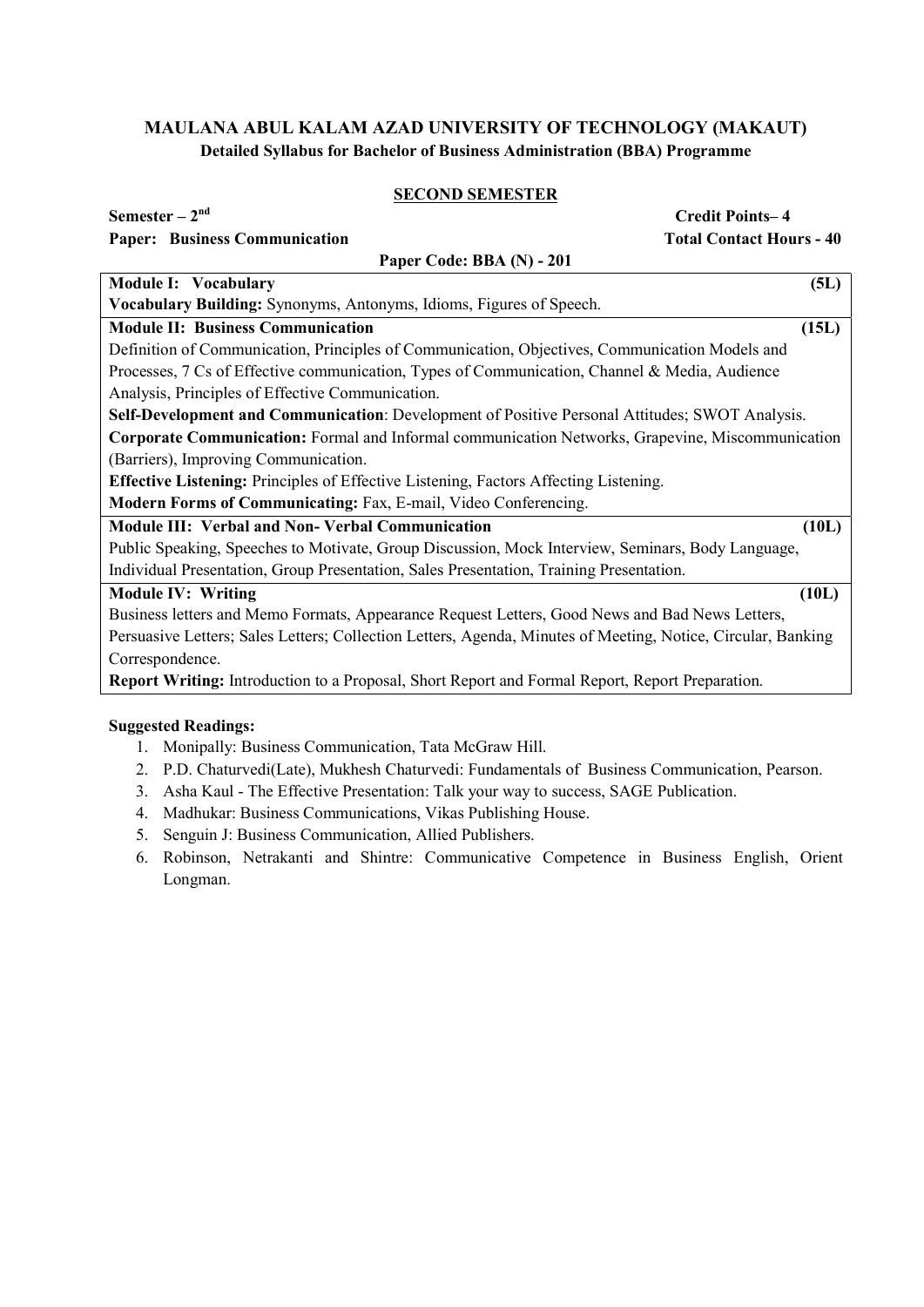Detailed Syllabus for Bachelor of Business Administration (BBA) Programme

Semester  $-2^{nd}$  Credit Points  $-4$ Paper: Advanced Mathematics & Statistics Total Contact Hours - 40

# Paper Code: BBA (N) - 202

| 1. Theory of Probability: Probability as a Concept, Basic Probability Rules, Tree Diagrams, Mutually<br>Exclusive Events and Independent Events.<br>2. Addition and Multiplication Theorem of Probability (Without Proof) Applications<br>3. Conditional probability: Basic formula and Applications.<br>4. Bayes' Theorem: Statement (Only, Without Proof), Applications.<br>5. Concept of Expectation: Expected Value Calculation(Without Proof of the Different Formula), Concept of<br>Variance of random variable (without proof)<br><b>Module-II: Probability Distribution</b><br>(8L)<br>1. Concept of Random Variable: Discrete and Continuous random variables<br>2. Concept of Probability Distribution: Concept of P.M.F and P.D.F<br>3. Theoretical Probability Distributions:<br>Discrete Distributions - The Binomial Distribution and Its Properties.<br>The Poisson Distribution and Its Properties.<br>Continuous distributions - Normal Distribution and Its Properties.<br><b>Module-III: Sampling Theory</b><br>(4L)<br>1. Sampling: What is Sampling? Sampling Versus Complete Enumeration, Random and Non Random<br>Sampling: Different Types of Random Sampling, Sample Statistic and Population Parameter, Practical<br>Methods of Drawing a Random Sample.<br>2. Sampling Distributions: What is Sampling Distributions – Standard Error; Sampling Distribution of<br>Sample Means.<br><b>Advanced Mathematics</b><br>Module-IV: Algebra<br>(4L)<br>1. Determinants: Determinants of order 2 and 3; Minors & Cofactors; Expansion of Determinants; Properties<br>of Determinants; Cramer's Rules for solving Simultaneous equations in two or three variables.<br>2. Matrices: Different types of Matrices; Matrix algebra-addition, subtraction & multiplication of matrices;<br>singular & non-singular matrices; adjoint & inverse of a matrix; elementary row/column operations; solution<br>of a system of Linear Equations using matrix algebra.<br><b>Module-V: Calculus</b><br>(12L)<br>1. Limits: Notion & meaning of limits; fundamental theorems on limits; evaluation of limits of algebraic &<br>logarithmic functions.<br>2. Continuity: Continuity of a function at a point $x = a \&$ in an interval.<br>3. Differentiation: Meaning & geometrical interpretation of differentiation; standard derivatives; rules for<br>calculating derivatives; logarithmic differentiation; Second order derivatives.<br>4. Indefinite Integrals: Integration as the inverse of differentiation; standard integrals; integration by<br>substitutions; integration by parts(simple problems only)<br>5. Definite Integrals: Definition only | <b>Advanced Statistics</b>     |
|------------------------------------------------------------------------------------------------------------------------------------------------------------------------------------------------------------------------------------------------------------------------------------------------------------------------------------------------------------------------------------------------------------------------------------------------------------------------------------------------------------------------------------------------------------------------------------------------------------------------------------------------------------------------------------------------------------------------------------------------------------------------------------------------------------------------------------------------------------------------------------------------------------------------------------------------------------------------------------------------------------------------------------------------------------------------------------------------------------------------------------------------------------------------------------------------------------------------------------------------------------------------------------------------------------------------------------------------------------------------------------------------------------------------------------------------------------------------------------------------------------------------------------------------------------------------------------------------------------------------------------------------------------------------------------------------------------------------------------------------------------------------------------------------------------------------------------------------------------------------------------------------------------------------------------------------------------------------------------------------------------------------------------------------------------------------------------------------------------------------------------------------------------------------------------------------------------------------------------------------------------------------------------------------------------------------------------------------------------------------------------------------------------------------------------------------------------------------------------------------------------------------------------------------------------------------------------------------------------------------------------------------------------------------|--------------------------------|
|                                                                                                                                                                                                                                                                                                                                                                                                                                                                                                                                                                                                                                                                                                                                                                                                                                                                                                                                                                                                                                                                                                                                                                                                                                                                                                                                                                                                                                                                                                                                                                                                                                                                                                                                                                                                                                                                                                                                                                                                                                                                                                                                                                                                                                                                                                                                                                                                                                                                                                                                                                                                                                                                        | Module-I: Probability<br>(12L) |
|                                                                                                                                                                                                                                                                                                                                                                                                                                                                                                                                                                                                                                                                                                                                                                                                                                                                                                                                                                                                                                                                                                                                                                                                                                                                                                                                                                                                                                                                                                                                                                                                                                                                                                                                                                                                                                                                                                                                                                                                                                                                                                                                                                                                                                                                                                                                                                                                                                                                                                                                                                                                                                                                        |                                |
|                                                                                                                                                                                                                                                                                                                                                                                                                                                                                                                                                                                                                                                                                                                                                                                                                                                                                                                                                                                                                                                                                                                                                                                                                                                                                                                                                                                                                                                                                                                                                                                                                                                                                                                                                                                                                                                                                                                                                                                                                                                                                                                                                                                                                                                                                                                                                                                                                                                                                                                                                                                                                                                                        |                                |
|                                                                                                                                                                                                                                                                                                                                                                                                                                                                                                                                                                                                                                                                                                                                                                                                                                                                                                                                                                                                                                                                                                                                                                                                                                                                                                                                                                                                                                                                                                                                                                                                                                                                                                                                                                                                                                                                                                                                                                                                                                                                                                                                                                                                                                                                                                                                                                                                                                                                                                                                                                                                                                                                        |                                |
|                                                                                                                                                                                                                                                                                                                                                                                                                                                                                                                                                                                                                                                                                                                                                                                                                                                                                                                                                                                                                                                                                                                                                                                                                                                                                                                                                                                                                                                                                                                                                                                                                                                                                                                                                                                                                                                                                                                                                                                                                                                                                                                                                                                                                                                                                                                                                                                                                                                                                                                                                                                                                                                                        |                                |
|                                                                                                                                                                                                                                                                                                                                                                                                                                                                                                                                                                                                                                                                                                                                                                                                                                                                                                                                                                                                                                                                                                                                                                                                                                                                                                                                                                                                                                                                                                                                                                                                                                                                                                                                                                                                                                                                                                                                                                                                                                                                                                                                                                                                                                                                                                                                                                                                                                                                                                                                                                                                                                                                        |                                |
|                                                                                                                                                                                                                                                                                                                                                                                                                                                                                                                                                                                                                                                                                                                                                                                                                                                                                                                                                                                                                                                                                                                                                                                                                                                                                                                                                                                                                                                                                                                                                                                                                                                                                                                                                                                                                                                                                                                                                                                                                                                                                                                                                                                                                                                                                                                                                                                                                                                                                                                                                                                                                                                                        |                                |
|                                                                                                                                                                                                                                                                                                                                                                                                                                                                                                                                                                                                                                                                                                                                                                                                                                                                                                                                                                                                                                                                                                                                                                                                                                                                                                                                                                                                                                                                                                                                                                                                                                                                                                                                                                                                                                                                                                                                                                                                                                                                                                                                                                                                                                                                                                                                                                                                                                                                                                                                                                                                                                                                        |                                |
|                                                                                                                                                                                                                                                                                                                                                                                                                                                                                                                                                                                                                                                                                                                                                                                                                                                                                                                                                                                                                                                                                                                                                                                                                                                                                                                                                                                                                                                                                                                                                                                                                                                                                                                                                                                                                                                                                                                                                                                                                                                                                                                                                                                                                                                                                                                                                                                                                                                                                                                                                                                                                                                                        |                                |
|                                                                                                                                                                                                                                                                                                                                                                                                                                                                                                                                                                                                                                                                                                                                                                                                                                                                                                                                                                                                                                                                                                                                                                                                                                                                                                                                                                                                                                                                                                                                                                                                                                                                                                                                                                                                                                                                                                                                                                                                                                                                                                                                                                                                                                                                                                                                                                                                                                                                                                                                                                                                                                                                        |                                |
|                                                                                                                                                                                                                                                                                                                                                                                                                                                                                                                                                                                                                                                                                                                                                                                                                                                                                                                                                                                                                                                                                                                                                                                                                                                                                                                                                                                                                                                                                                                                                                                                                                                                                                                                                                                                                                                                                                                                                                                                                                                                                                                                                                                                                                                                                                                                                                                                                                                                                                                                                                                                                                                                        |                                |
|                                                                                                                                                                                                                                                                                                                                                                                                                                                                                                                                                                                                                                                                                                                                                                                                                                                                                                                                                                                                                                                                                                                                                                                                                                                                                                                                                                                                                                                                                                                                                                                                                                                                                                                                                                                                                                                                                                                                                                                                                                                                                                                                                                                                                                                                                                                                                                                                                                                                                                                                                                                                                                                                        |                                |
|                                                                                                                                                                                                                                                                                                                                                                                                                                                                                                                                                                                                                                                                                                                                                                                                                                                                                                                                                                                                                                                                                                                                                                                                                                                                                                                                                                                                                                                                                                                                                                                                                                                                                                                                                                                                                                                                                                                                                                                                                                                                                                                                                                                                                                                                                                                                                                                                                                                                                                                                                                                                                                                                        |                                |
|                                                                                                                                                                                                                                                                                                                                                                                                                                                                                                                                                                                                                                                                                                                                                                                                                                                                                                                                                                                                                                                                                                                                                                                                                                                                                                                                                                                                                                                                                                                                                                                                                                                                                                                                                                                                                                                                                                                                                                                                                                                                                                                                                                                                                                                                                                                                                                                                                                                                                                                                                                                                                                                                        |                                |
|                                                                                                                                                                                                                                                                                                                                                                                                                                                                                                                                                                                                                                                                                                                                                                                                                                                                                                                                                                                                                                                                                                                                                                                                                                                                                                                                                                                                                                                                                                                                                                                                                                                                                                                                                                                                                                                                                                                                                                                                                                                                                                                                                                                                                                                                                                                                                                                                                                                                                                                                                                                                                                                                        |                                |
|                                                                                                                                                                                                                                                                                                                                                                                                                                                                                                                                                                                                                                                                                                                                                                                                                                                                                                                                                                                                                                                                                                                                                                                                                                                                                                                                                                                                                                                                                                                                                                                                                                                                                                                                                                                                                                                                                                                                                                                                                                                                                                                                                                                                                                                                                                                                                                                                                                                                                                                                                                                                                                                                        |                                |
|                                                                                                                                                                                                                                                                                                                                                                                                                                                                                                                                                                                                                                                                                                                                                                                                                                                                                                                                                                                                                                                                                                                                                                                                                                                                                                                                                                                                                                                                                                                                                                                                                                                                                                                                                                                                                                                                                                                                                                                                                                                                                                                                                                                                                                                                                                                                                                                                                                                                                                                                                                                                                                                                        |                                |
|                                                                                                                                                                                                                                                                                                                                                                                                                                                                                                                                                                                                                                                                                                                                                                                                                                                                                                                                                                                                                                                                                                                                                                                                                                                                                                                                                                                                                                                                                                                                                                                                                                                                                                                                                                                                                                                                                                                                                                                                                                                                                                                                                                                                                                                                                                                                                                                                                                                                                                                                                                                                                                                                        |                                |
|                                                                                                                                                                                                                                                                                                                                                                                                                                                                                                                                                                                                                                                                                                                                                                                                                                                                                                                                                                                                                                                                                                                                                                                                                                                                                                                                                                                                                                                                                                                                                                                                                                                                                                                                                                                                                                                                                                                                                                                                                                                                                                                                                                                                                                                                                                                                                                                                                                                                                                                                                                                                                                                                        |                                |
|                                                                                                                                                                                                                                                                                                                                                                                                                                                                                                                                                                                                                                                                                                                                                                                                                                                                                                                                                                                                                                                                                                                                                                                                                                                                                                                                                                                                                                                                                                                                                                                                                                                                                                                                                                                                                                                                                                                                                                                                                                                                                                                                                                                                                                                                                                                                                                                                                                                                                                                                                                                                                                                                        |                                |
|                                                                                                                                                                                                                                                                                                                                                                                                                                                                                                                                                                                                                                                                                                                                                                                                                                                                                                                                                                                                                                                                                                                                                                                                                                                                                                                                                                                                                                                                                                                                                                                                                                                                                                                                                                                                                                                                                                                                                                                                                                                                                                                                                                                                                                                                                                                                                                                                                                                                                                                                                                                                                                                                        |                                |
|                                                                                                                                                                                                                                                                                                                                                                                                                                                                                                                                                                                                                                                                                                                                                                                                                                                                                                                                                                                                                                                                                                                                                                                                                                                                                                                                                                                                                                                                                                                                                                                                                                                                                                                                                                                                                                                                                                                                                                                                                                                                                                                                                                                                                                                                                                                                                                                                                                                                                                                                                                                                                                                                        |                                |
|                                                                                                                                                                                                                                                                                                                                                                                                                                                                                                                                                                                                                                                                                                                                                                                                                                                                                                                                                                                                                                                                                                                                                                                                                                                                                                                                                                                                                                                                                                                                                                                                                                                                                                                                                                                                                                                                                                                                                                                                                                                                                                                                                                                                                                                                                                                                                                                                                                                                                                                                                                                                                                                                        |                                |
|                                                                                                                                                                                                                                                                                                                                                                                                                                                                                                                                                                                                                                                                                                                                                                                                                                                                                                                                                                                                                                                                                                                                                                                                                                                                                                                                                                                                                                                                                                                                                                                                                                                                                                                                                                                                                                                                                                                                                                                                                                                                                                                                                                                                                                                                                                                                                                                                                                                                                                                                                                                                                                                                        |                                |
|                                                                                                                                                                                                                                                                                                                                                                                                                                                                                                                                                                                                                                                                                                                                                                                                                                                                                                                                                                                                                                                                                                                                                                                                                                                                                                                                                                                                                                                                                                                                                                                                                                                                                                                                                                                                                                                                                                                                                                                                                                                                                                                                                                                                                                                                                                                                                                                                                                                                                                                                                                                                                                                                        |                                |
|                                                                                                                                                                                                                                                                                                                                                                                                                                                                                                                                                                                                                                                                                                                                                                                                                                                                                                                                                                                                                                                                                                                                                                                                                                                                                                                                                                                                                                                                                                                                                                                                                                                                                                                                                                                                                                                                                                                                                                                                                                                                                                                                                                                                                                                                                                                                                                                                                                                                                                                                                                                                                                                                        |                                |
|                                                                                                                                                                                                                                                                                                                                                                                                                                                                                                                                                                                                                                                                                                                                                                                                                                                                                                                                                                                                                                                                                                                                                                                                                                                                                                                                                                                                                                                                                                                                                                                                                                                                                                                                                                                                                                                                                                                                                                                                                                                                                                                                                                                                                                                                                                                                                                                                                                                                                                                                                                                                                                                                        |                                |
|                                                                                                                                                                                                                                                                                                                                                                                                                                                                                                                                                                                                                                                                                                                                                                                                                                                                                                                                                                                                                                                                                                                                                                                                                                                                                                                                                                                                                                                                                                                                                                                                                                                                                                                                                                                                                                                                                                                                                                                                                                                                                                                                                                                                                                                                                                                                                                                                                                                                                                                                                                                                                                                                        |                                |
|                                                                                                                                                                                                                                                                                                                                                                                                                                                                                                                                                                                                                                                                                                                                                                                                                                                                                                                                                                                                                                                                                                                                                                                                                                                                                                                                                                                                                                                                                                                                                                                                                                                                                                                                                                                                                                                                                                                                                                                                                                                                                                                                                                                                                                                                                                                                                                                                                                                                                                                                                                                                                                                                        |                                |
|                                                                                                                                                                                                                                                                                                                                                                                                                                                                                                                                                                                                                                                                                                                                                                                                                                                                                                                                                                                                                                                                                                                                                                                                                                                                                                                                                                                                                                                                                                                                                                                                                                                                                                                                                                                                                                                                                                                                                                                                                                                                                                                                                                                                                                                                                                                                                                                                                                                                                                                                                                                                                                                                        |                                |
|                                                                                                                                                                                                                                                                                                                                                                                                                                                                                                                                                                                                                                                                                                                                                                                                                                                                                                                                                                                                                                                                                                                                                                                                                                                                                                                                                                                                                                                                                                                                                                                                                                                                                                                                                                                                                                                                                                                                                                                                                                                                                                                                                                                                                                                                                                                                                                                                                                                                                                                                                                                                                                                                        |                                |
|                                                                                                                                                                                                                                                                                                                                                                                                                                                                                                                                                                                                                                                                                                                                                                                                                                                                                                                                                                                                                                                                                                                                                                                                                                                                                                                                                                                                                                                                                                                                                                                                                                                                                                                                                                                                                                                                                                                                                                                                                                                                                                                                                                                                                                                                                                                                                                                                                                                                                                                                                                                                                                                                        |                                |
|                                                                                                                                                                                                                                                                                                                                                                                                                                                                                                                                                                                                                                                                                                                                                                                                                                                                                                                                                                                                                                                                                                                                                                                                                                                                                                                                                                                                                                                                                                                                                                                                                                                                                                                                                                                                                                                                                                                                                                                                                                                                                                                                                                                                                                                                                                                                                                                                                                                                                                                                                                                                                                                                        |                                |
|                                                                                                                                                                                                                                                                                                                                                                                                                                                                                                                                                                                                                                                                                                                                                                                                                                                                                                                                                                                                                                                                                                                                                                                                                                                                                                                                                                                                                                                                                                                                                                                                                                                                                                                                                                                                                                                                                                                                                                                                                                                                                                                                                                                                                                                                                                                                                                                                                                                                                                                                                                                                                                                                        |                                |
|                                                                                                                                                                                                                                                                                                                                                                                                                                                                                                                                                                                                                                                                                                                                                                                                                                                                                                                                                                                                                                                                                                                                                                                                                                                                                                                                                                                                                                                                                                                                                                                                                                                                                                                                                                                                                                                                                                                                                                                                                                                                                                                                                                                                                                                                                                                                                                                                                                                                                                                                                                                                                                                                        |                                |
|                                                                                                                                                                                                                                                                                                                                                                                                                                                                                                                                                                                                                                                                                                                                                                                                                                                                                                                                                                                                                                                                                                                                                                                                                                                                                                                                                                                                                                                                                                                                                                                                                                                                                                                                                                                                                                                                                                                                                                                                                                                                                                                                                                                                                                                                                                                                                                                                                                                                                                                                                                                                                                                                        |                                |
|                                                                                                                                                                                                                                                                                                                                                                                                                                                                                                                                                                                                                                                                                                                                                                                                                                                                                                                                                                                                                                                                                                                                                                                                                                                                                                                                                                                                                                                                                                                                                                                                                                                                                                                                                                                                                                                                                                                                                                                                                                                                                                                                                                                                                                                                                                                                                                                                                                                                                                                                                                                                                                                                        |                                |
|                                                                                                                                                                                                                                                                                                                                                                                                                                                                                                                                                                                                                                                                                                                                                                                                                                                                                                                                                                                                                                                                                                                                                                                                                                                                                                                                                                                                                                                                                                                                                                                                                                                                                                                                                                                                                                                                                                                                                                                                                                                                                                                                                                                                                                                                                                                                                                                                                                                                                                                                                                                                                                                                        |                                |
| <b>Suggested Readings:</b>                                                                                                                                                                                                                                                                                                                                                                                                                                                                                                                                                                                                                                                                                                                                                                                                                                                                                                                                                                                                                                                                                                                                                                                                                                                                                                                                                                                                                                                                                                                                                                                                                                                                                                                                                                                                                                                                                                                                                                                                                                                                                                                                                                                                                                                                                                                                                                                                                                                                                                                                                                                                                                             |                                |

# 1. N.G Das: Statistical Methods (Volume II), Tata McGraw-Hill.

- 2. B.K. Pal and K. Das: BBA Mathematics (Vol-II), U.N Dhar and Sons Private Ltd.
- 3. A.M Goon, M.K Gupta & B, Dasgupta : Basic Statistics , World Press.
- 4. G. C. Beri : Business Statistics, Second Edition, Tata McGraw- Hill.
- 5. Bharat Jhunjhunwala: Business Statistics, S. Chand Publishing.
- 6. Sancheti & Kapoor: Business Mathematics, Sultan Chand & Company.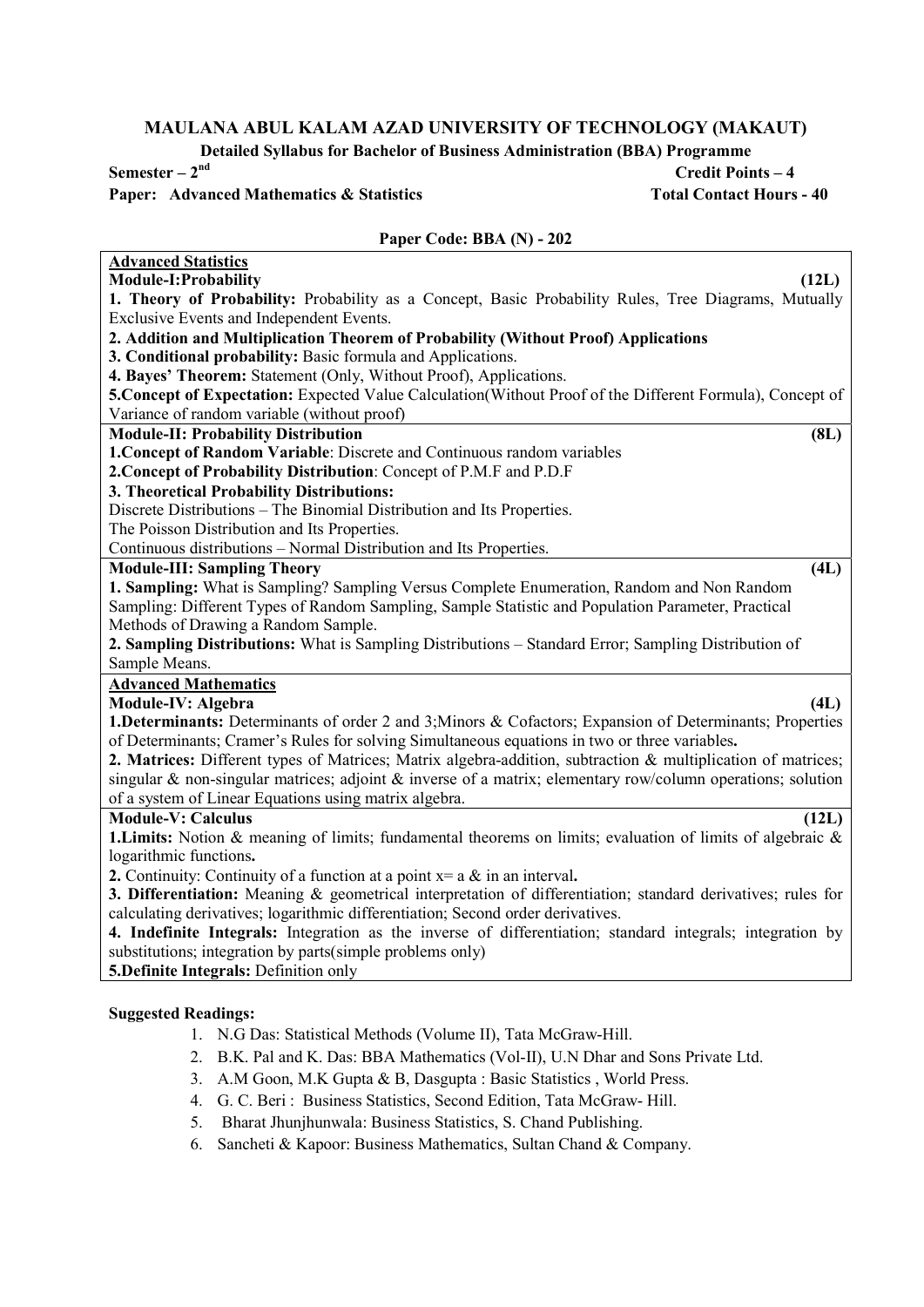Detailed Syllabus for Bachelor of Business Administration (BBA) Programme

# Paper: Organizational Behaviour Total Contact Hours - 40

# $Semester - 2<sup>nd</sup>$  Credit Points–4

# Paper Code: BBA (N) - 203

# Module I:

a) Basic Concepts: Understanding & Definition of Organization and Organizational Behavior (OB), Evolution of OB as a discipline, Contribution from other disciplines, , Emerging issues in OB. [4L]

# Module II: Individual in the Organization

a) Personality: Definition and Determinants Personality, Approaches to understanding of Personality – The Big Five Model, DISC and FIRO-B, Types of Problem Solving Behaviour and Other Personality Traits. [3L] b) Learning: Meaning and Definition of Learning, Learning Process, Factors affecting Learning, Principles of Learning, Theories – Connectionism, Classical and Operant Conditioning, Schedule of Reinforcement.  $[3L]$ 

# Module III: Individual in the Organization

a) Attitudes & Values: Meaning & Definition of Attitude, Formation of Attitudes, ABC Model, Cognitive Dissonance, Changing of Self and Others Attitudes, Work Attitudes, Job Satisfaction, Organization Commitment.

Meaning & Definition Values- Relationship between Attitudes and Values. [4L]

b) Perception: Meaning & Definition of Perception, Basic stages of Perceptual Process, Perceptual Selection, Perceptual Organization, Perceptual Interpretation, Attribution Process, Organizational Applications.  $[4L]$ 

c) Motivation: Meaning, Definition, Features, Importance & Factors of Motivation, Theories – (Maslow, Alderfer, Herzberg, MClelland, Porter & Lawler, Vroom), Implications on Employees. [8L]

d) Stress: Concept – Individual & Group Stress – Coping with Stress, Strategies to Overcome Stress. [2L]

# Module IV: Groups in the Organization

a) Group Dynamics: Meaning, Definition ,Types & Functions of Groups, Stages of Group Formation, Group Processes, Group Norms, Group Roles, Group Cohesiveness, Group Size, Threats to Group Effectiveness, Evolution of Groups into Teams. [4L]

b) Leadership- Meaning & Definition of Leadership, Qualities of a Good Leader, Trait Perspective of Leadership, Behavioural Perspective of Leadership, Ohio & Michigan Studies, Managerial Grid, Contingency Perspective of Leadership, Situational Leadership and Path & Goal of Leadership, Transformational, Transactional, Charismatic Leaders. [8L]

# Module V: Change in the Organization

a) Organizational Change- Meaning & Importance of Change, Resistance to Change, Overcoming Resistance to Change. [4L]

- 1. Aswathappa, K: Organizational Behaviour (Text, Cases and Games).Bangalore: Himalaya Publication.
- 2. Greenberg, J., & Baron, R. A. (2008). Behaviour in Organizations, Pearson.
- 3. S. P. Robbins: Essentials of Organizational Behaviour, Prentice Hall.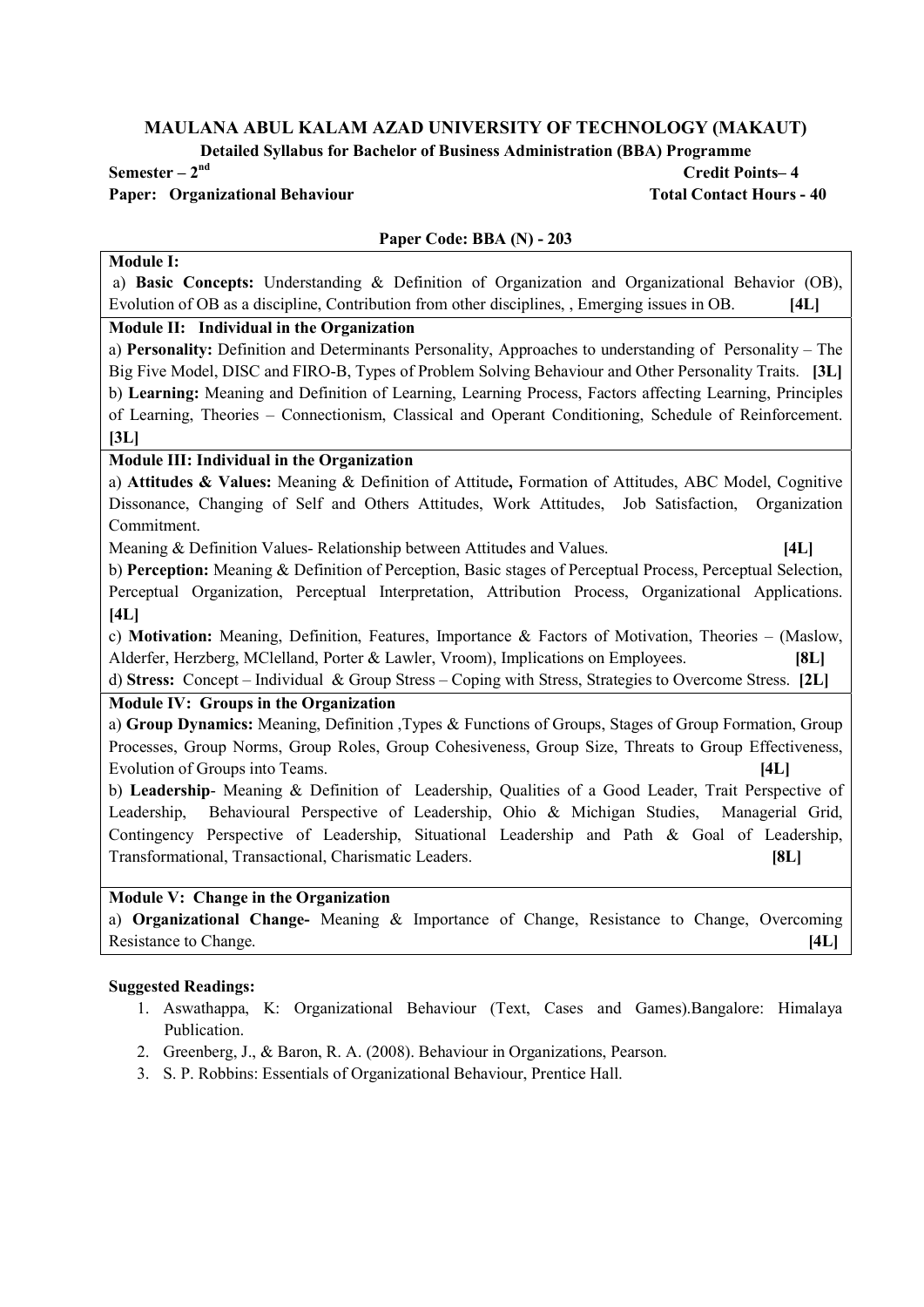Detailed Syllabus for Bachelor of Business Administration (BBA) Programme

#### Paper: Economics (Macro) Total Contact Hours - 40

# $Semester - 2<sup>nd</sup>$  Credit Points–4

# Paper Code: BBA (N) - 204 Module-I 1. Introduction: Basic Introduction to Macroeconomics. Concept of Aggregate Demand and Aggregate Supply, Marginal Propensity to Consume(MPC),APC, MPS, MPI: Basic Definition Only, Paradox of thrift  $[3L]$ 2.National Income: Concepts and Definitions, Gross National Product (GNP), Gross Domestic Product (GDP), Net National Product and Net Domestic Product, Personal Income, Disposable Income and Per Capita Income, Measurement of National Income, Factors That Determine Size of National Income, Double Counting and The Concept of Value Added, Underground Economy, Real and Nominal GNP, Deflator. [5L] Module-II 1. Monetary Economics: Evolution of Money, Functions of Money, Bank and its Functions, Indian Money Market, Different Concepts of Money Like M1, M2, M3, M4. [4L] 2. Concept of Inflation: Definition of Inflation, Types of Inflation, Effects of Inflation, Anti-Inflationary Measures. [2L] [2L] 3. Banks: Commercial Banks – Need and Functions, Credit Creation of Commercial Banks. Reserve Bank of India – Need and Functions, Credit Control Policy. Co-Operative Banks: Need and Role in An Economy. [5L] Module-III Public Finance 1. Public Revenue: Concept of Taxes, Sources of Revenue of Central and State Government, GST, CGST, SGST (only definition). [2L] 2. Public Expenditure: Types of Public Expenditure, Its Need Role and Importance. [2L] 3.Public Debt: Types of Public Debt, Need for Public Debt, Redemption of Public Debt. [2L] 4. Deficit Financing: Role and Importance. [1L] 5. Budget: Need and Types, Concept of Different Types of Deficit (Revenue Deficit. Budgetary Deficit, Fiscal deficit and Primary Deficit: Definitions Only) [2L] Module-IV 1.International Trade and Finance: Need for international trade, Absolute and Comparative Cost Advantage Theory, Gains from international trade, Terms of Trade [2L] 2.Balance of Payments: Items of BOP, Causes of Disequilibrium in BOP, Strategies to Correct Adverse BOP Situation, Purchasing Power Parity Theory (Only basic concept) [3L] 3.Exchange Rate Mechanism: Definition, Ask Rate, Bid Rate, Spot Rate, Forward Rate, Currency Spread

(Definitions Only). [2L] 4.International Financial Institutions: International Monetary Fund (IMF), International Bank for Reconstruction and Development (IBRD), Asian Development Bank, [3L] 5.Concept of Business Cycle: Only Different Phases and their basic characteristic [2L]

- 1. H.L.Ahuja: Macroeconomics Theory and Policy, S.Chand.
- 2. Panchanan Das, Anindita Sengupta : Economics II, Oxford.
- 3. Errol D'Souza: Macroeconomics, 2/e, Pearson.
- 4. Debes Mukherjee: Essentials of Micro and Macro Economics, Central
- 5. M. L. Jhingan: Macro Economic Theory, Vrinda
- 6. Mankiw: Principles of Macroeconomics, Cengage Learning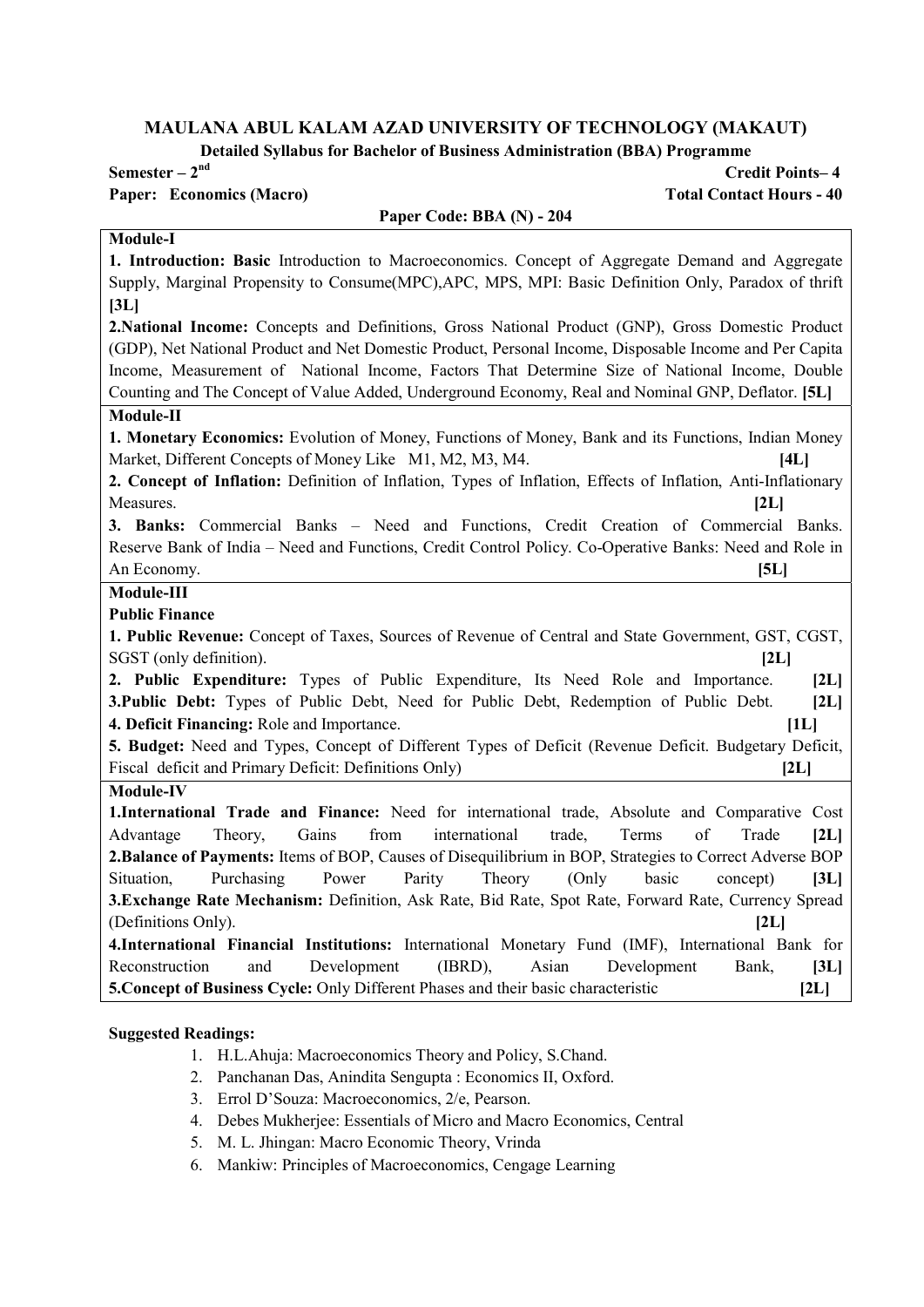Detailed Syllabus for Bachelor of Business Administration (BBA) Programme

# Paper: Indian Social Structure and Value & Ethics Total Contact Hours - 40

Semester – 2nd Credit Points– 4

#### Paper Code: BBA (N) - 205

# Module I:

a) Indian Society--Society and its types, Features of Tribal Society, Agrarian Society, Industrial Society, Post-Industrial Society.

b) Population and Society - Interface between population size and social development Concepts and measurement of population: Birth rate, Death rate, Migration. (a) Population pyramid of India, (b) Social implications of age sex in India. Population Explosion & its consequences. Population policy of Govt. of India A Critical appraisal, problems of implementing growth control measures, causes for success and failures. [10L]

#### Module II:

a) Social Stratification-Concepts, Types, Social Mobility

b) Socio-Economic Problems : Poverty, Illiteracy, Unemployment, Child Labour, Occupational Diseases, Crime, Project Affected People, Aged Population, Juvenile Delinquency, Strategies to solve/ minimize the problem. [8L]

#### Module III:

Industry and Society - Factory as a Social System, Formal and Informal Organization, Impact of Industry on Society (Family and Industry),Social and Cultural Impediments to Industrialization [8L]

### Module IV: Human Society and Value System

Value: Definition, Importance and application of Value in life. Formation of Value: Process of Socialization, self and integrated personality. Types of values: Social, Psychological, Aesthetic, Spiritual, Organizational. Value crisis in contemporary society: individual, societal cultural and management level(strategy and case studies) [7L]

# Module V: Business Ethics

Introduction to Business Ethics :Definition and Important Ethics in the Workplace: code of conduct, code of ethics; Corporate Responsibility: Definition and Case Study

Corporate Compliance: Definition, Responsibility &Laws and Regulations

Consumer Rights: Expectations and Reality, connection between Business and Society [7L]

- 1. Andre Beteille: Society and Politics in India, OUP.
- 2. C. N. Shankar Rao: Sociology, S.Chand
- 3. Ram Ahuja : Social Problems in India, Rawat Publication.
- 4. A.C Fernando (Late): Business Ethics: An Indian Perspective, 2/e, Pearson.
- 5. Manna and Chakraborty: Value and Ethics in Business and Profession PHI
- 6. Govindarajan M. Natarajan S and Senthilkumar V.S: Engineering Ethics, PHI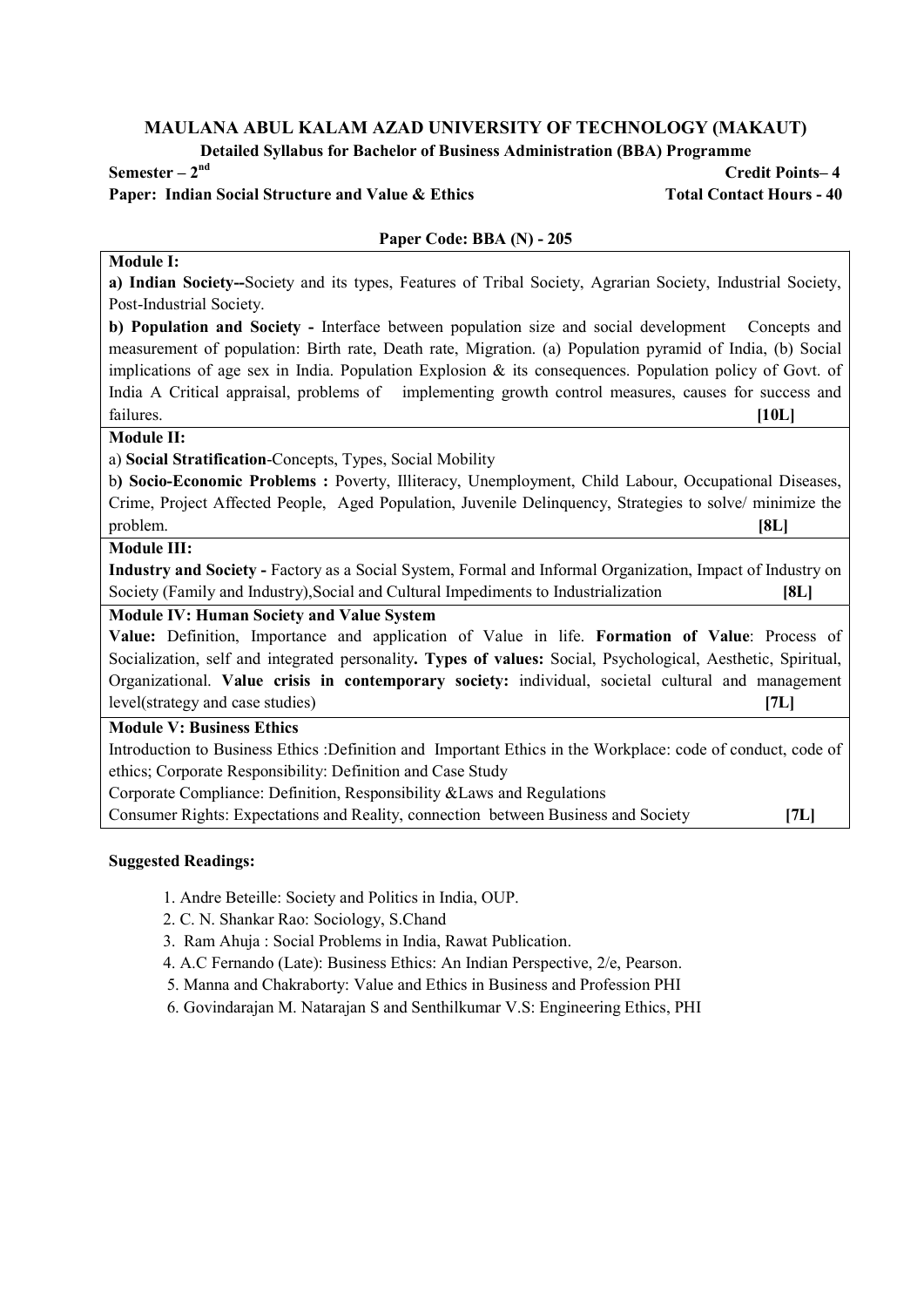# THIRD SEMESTER

 $Semester - 3<sup>rd</sup>$  Credit Points–4

| <b>Total Contact Hours - 40</b><br><b>Paper: Principles of Management</b>                                   |
|-------------------------------------------------------------------------------------------------------------|
| Paper Code: BBA (N) - 301                                                                                   |
| <b>Module I: Concept And Nature Of Management</b><br>(4L)                                                   |
| a) Meaning & Definition of the term Management, Management as a Science or an Art, Management as a          |
| a Process, Difference between Management & Administration;<br>Profession, Management as                     |
| Levels of Management, Roles of a Manager, Quality of a good Manager, Significance of Management,            |
| Limitations of Management, Business Environment and its interaction with Management.                        |
| (4L)<br>b) Management Theory                                                                                |
| Approaches to Management - Classical, Neo-classical and Modern Contributors to Management Thought -         |
| Taylor and Scientific Theory, Fayol's and Administrative Theory, Peter Drucker and Management Thought.      |
| Various Approaches to Management (i.e. Schools of Management Thought) Indian Management Thought.            |
|                                                                                                             |
| <b>Module II: Planning And Decision Making</b><br>6L)                                                       |
| (a) Planning: Meaning, Definition, Process, Types, Principles, Significance & Limitations of Planning;      |
| Strategic Planning – Meaning & Process, MBO – Meaning, Process and Requirements for                         |
| Implementation, Planning Premises - Meaning & Types, Forecasting - Meaning & Techniques.                    |
| (b) Decision Making - Meaning, Types, Process, Significance & Limitations.                                  |
| <b>Module III: Organization Design And Structure</b><br>(10L)                                               |
| Organization - Meaning, Process, Principles, Organization Structure - Determinants and Forms: Line,         |
| Functional, Line & Staff, Project, Matrix and Committees; Formal and Informal Organization;                 |
| Departmentation - Meaning and Bases; Span of Control - Meaning and Factors Influencing; Authority,          |
| Responsibility and Accountability; Delegation - Meaning, Process; Principles; Centralization and            |
| Decentralization - Meaning; Degree of Decentralization; Difference between Delegation<br>and                |
| Decentralization.                                                                                           |
| (8L)<br><b>Module IV: Directing</b>                                                                         |
| Motivation – Meaning, Definition, Significance & Limitations; Financial and non-financial incentives of     |
| Motivation                                                                                                  |
| Leadership - Meaning, Definition, Significance of Leadership, Leadership styles                             |
| Type, Process and Barriers of Communication, Strategies to overcome the Barriers.                           |
| <b>Module V: Controlling</b><br>(4L)                                                                        |
| Controlling - Meaning, Steps, Types, Techniques, Significance, Limitations.                                 |
| <b>Management of Change</b><br>(4L)<br>Concept, Nature and Process of Planned Change, Resistance to Change; |
|                                                                                                             |

- 1. Weihrich and Koontz, et al: Essentials of Management; Tata McGraw Hill
- 2. V.S.P Rao & Hari Krishna: Management-Text & Cases, Excel Books
- 3. Ramaswami T: Principles of Mgmt., Himalaya Publishing
- 4. Chandan, J. S: Management Concepts and Strategies, Vikas Publishing
- 5. Dipak Kumar Bhattacharyya: Principles of Management Text and Cases, Pearson.
- 6. Robbins, S. P: Management, Prentice Hall.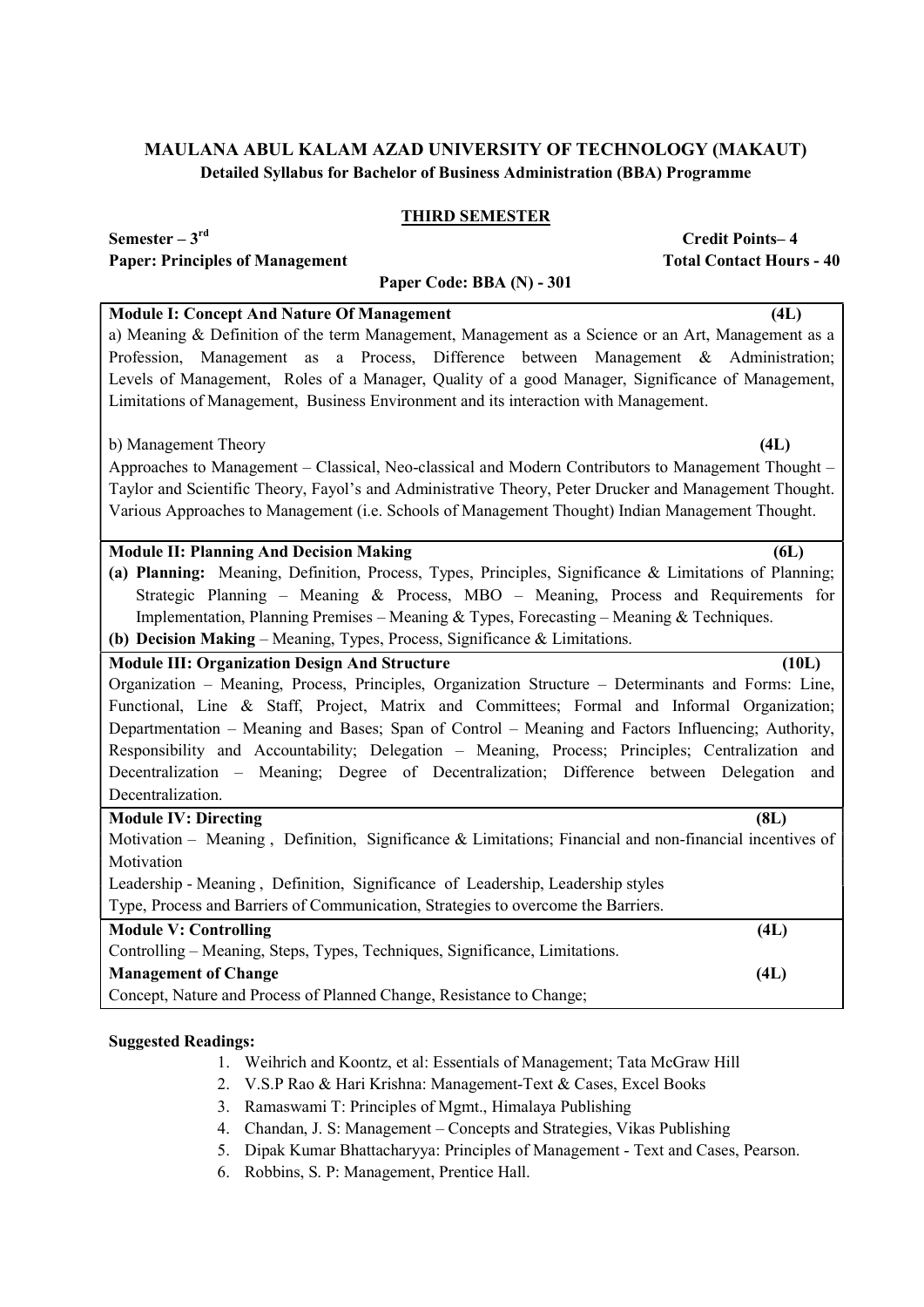Detailed Syllabus for Bachelor of Business Administration (BBA) Programme

Paper Code: BRA (N) -302

# Paper: Managerial Economics Total Contact Hours – 40

Semester – 3rd Credit Points– 4

| <b>Module-I</b>                                                                                                |
|----------------------------------------------------------------------------------------------------------------|
| 1. Introduction: Definition of Managerial Economics. Objective and Nature of Managerial Economics. [2L]        |
| 2. Profit Maximization Theory: Assumptions and limitations. Alternative to Profit Maximization Theory          |
| (Baumol's Sales Revenue Maximization Theory Only).<br>[3L]                                                     |
| Module-II                                                                                                      |
| 1. Marginal Analysis: Break-Even Analysis for Managerial Decision Making.<br>[4L]                              |
| 2. Business and Economic Models: Basics of Game Theory: Pay-off, Pay-off Matrix, Maximin-Minimax               |
| principle, Saddle Point, Two person Zero Sum Game, Game with No Saddle Point and More Than One                 |
| Saddle Point, Prisoners' Dilemma.<br>[3L]                                                                      |
| Module-III                                                                                                     |
| <b>Optimization:</b><br>Unconstrained<br>Optimization<br>[3L]<br>Basic<br>concept.<br>with<br>One<br>Variable. |
| <b>Constrained Optimization:</b> Substitution method. Lagrange method of optimization (Output Maximization     |
| Subject Cost Restriction).<br>[5L]                                                                             |
| <b>Module-IV</b>                                                                                               |
| [3L]<br>1. Indian Business Environment: Concept, Components and Importance of Business Environment.            |
| 2. Role of Government: Monetary and Fiscal Policy; Industrial Licensing, Privatization; Objectives of NITI     |
| AYOG. Export-Import Policy; Regulation of Foreign Investment; Collaborations in the Light of Recent            |
| Changes. Parallel Economy: New Industrial Policy (1991).<br>[6L]                                               |
| 3. Problems of Economic Growth: Unemployment: Meaning, Types and Measurement of Unemployment                   |
| in India, Poverty: Definition, Eradication, Industrial Sickness: Only Causes<br>[3L]                           |
|                                                                                                                |
| Module-V                                                                                                       |
| 1. International Environment: International Trading Environment: Indian Perspective<br>[3L]                    |
| 2. Trends in World Trade and the Problems of Developing Countries.<br>[2L]                                     |
| 3. International Economic Institutions -GSP; GSTP, SAARC.<br>[3L]                                              |
|                                                                                                                |

- 1. Vinita Agarwal: Managerial Economics, Pearson.
- 2. P. Chidambaram: Business Environment, Vikas Publishing
- 3. Dutt R and Sundharam KPM: Indian Economy, S. Chand
- 4. Misra SK and Puri VK: Indian Economy, Himalaya Publishing
- 5. Sampat Mukherjee: Business & Managerial Economics, NCBA
- 6. Sarkhel and Salim: An Introduction to Business Economics, Book Syndicate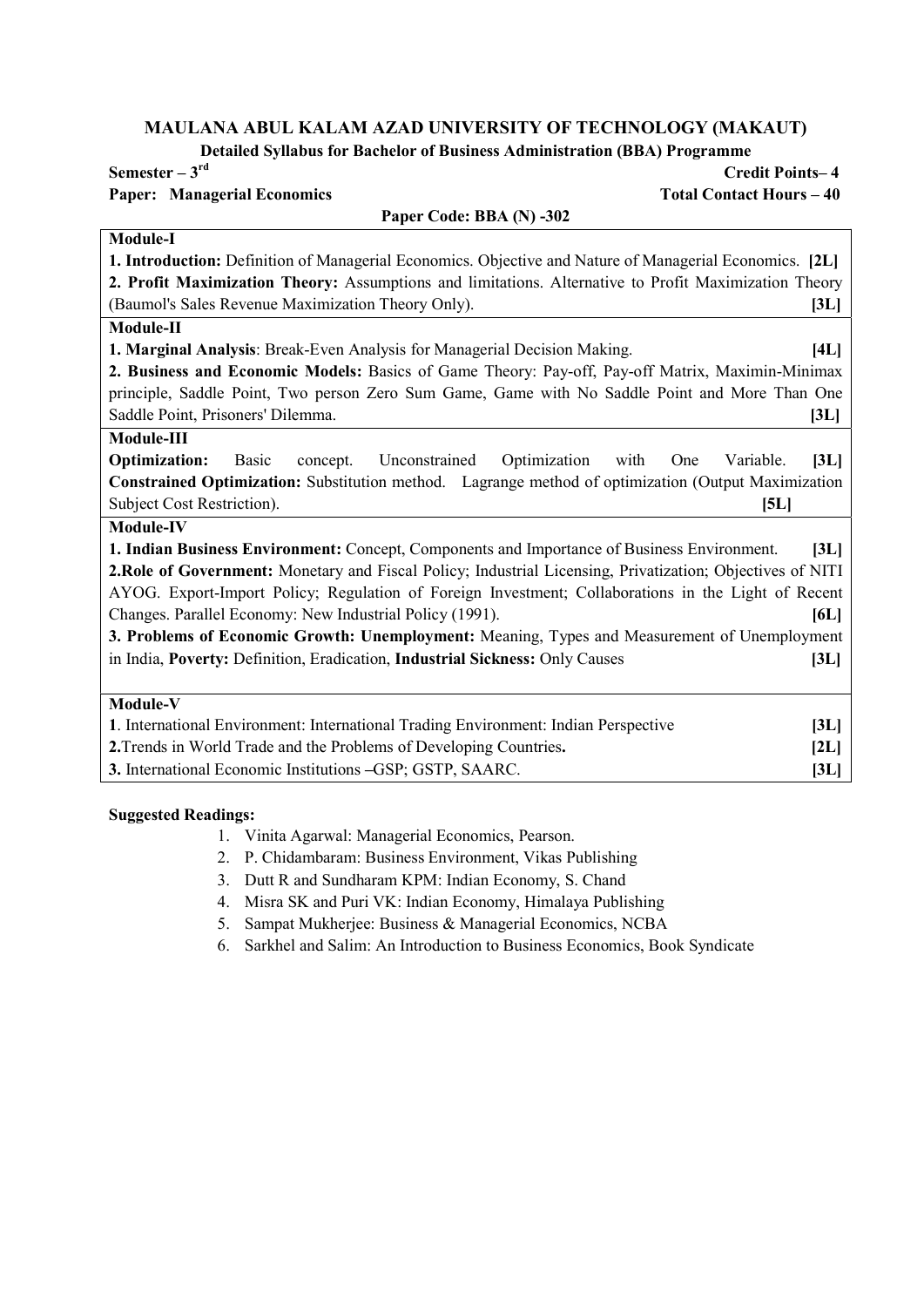Detailed Syllabus for Bachelor of Business Administration (BBA) Programme

Semester – 3rd Credit Points– 4

# Paper: Business Laws Total Contact Hours - 40 Paper Code: BBA (N) - 303

# Module I: INDIAN CONTRACT ACT 1872 [20L]

Elements of contract -Offer and Acceptance - Consideration - Legal capacity -Intention to create legal relations - Free Consent -Legality of the Object - Possibility of Performance - Void and Voidable Agreement-Contingent Contract -Discharge of Contract-Indemnity and Guarantee- Quasi Contract -Bailment and Pledgement - Agency Contract.

# Module II: SALE OF GOODS ACT 1930 [5L]

Formation of contracts of sale-Goods and their classification, price -Conditions & Warranties-Performance the contract of sale - Unpaid seller and his rights-Hire Purchase agreement, Auction

# Module III: NEGOTIABLE INSTRUMENT ACT 1881 [5L]

Definition of negotiable instruments- Features-Types of negotiable instruments -Dishonor of a Negotiable Instrument

# Module IV: CONSUMER PROTECTION ACT 1986 [5L]

Concept - Consumer protection Councils -Dispute Redressal Procedures

# Module V: COMPANIES ACT 2013 [5L]

.

Concept -Type of Companies- Steps in formation of a company- Concept and features of AOA, MOA and Prospectus – Meetings.

- 1. Sen & Mitra: Commercial Law, World Press.
- 2. Pathak: Legal Aspect of Business, TMH.
- 3. Tejpal Sheth: Business Law, 3/e, Pearson.
- 4. Das & Ghosh: Business Regulatory Framework, Ocean Publication, Delhi.
- 5. Pillai & Bagavathi: Business Law, S Chand
- 6. Tulsian: Business Law, TMH.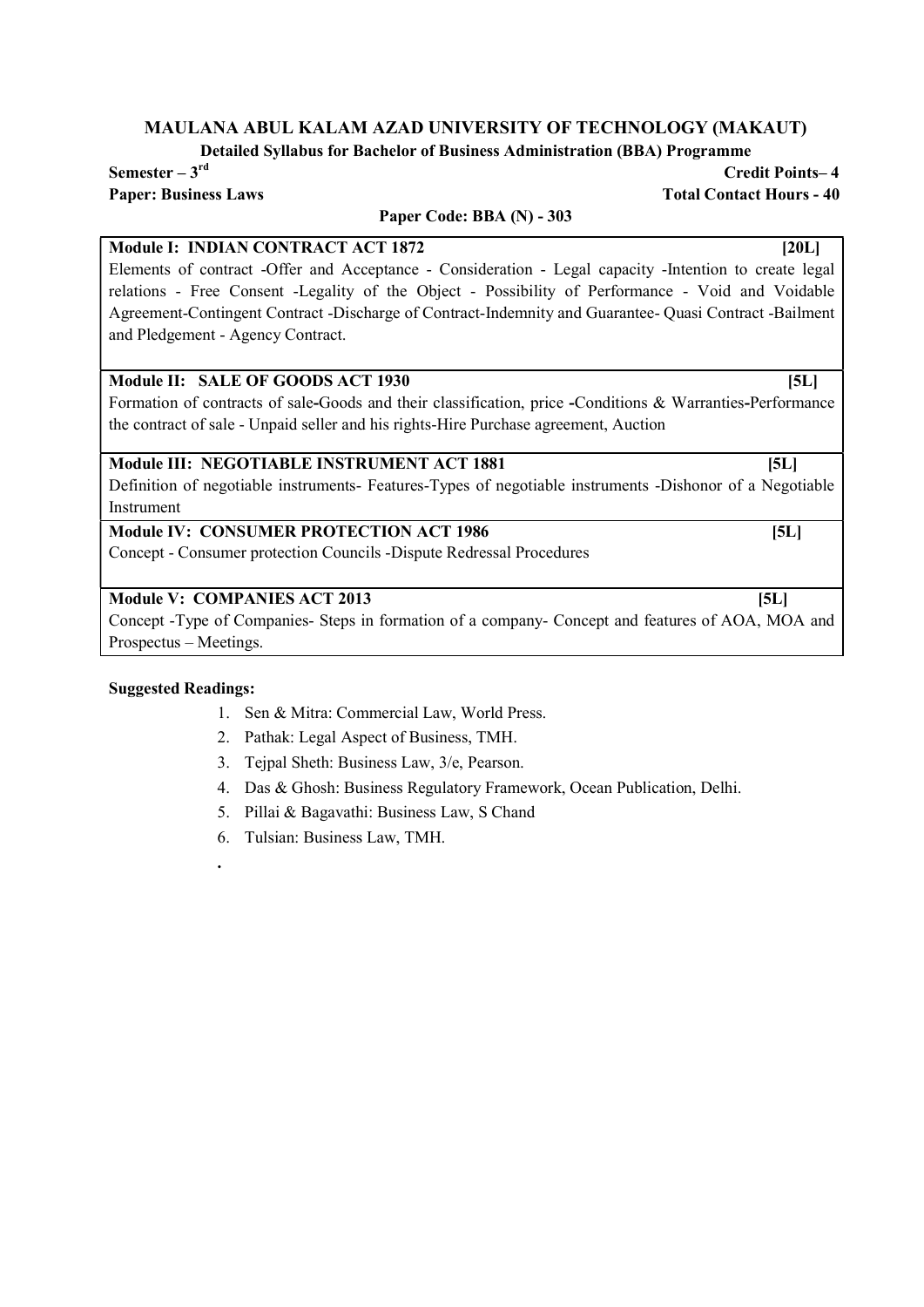Detailed Syllabus for Bachelor of Business Administration (BBA) Programme

# Paper: Financial Accounting Total Contact Hours - 40

# Semester – 3rd Credit Points– 4

| Paper Code: BBA (N) - 304                                                                                       |         |
|-----------------------------------------------------------------------------------------------------------------|---------|
| <b>Module I: Meaning and Scope of Accounting</b>                                                                | (8L)    |
| Need, development and definition of accounting:                                                                 |         |
| Accounting Principles : GAAP; Accounting Transactions: Accounting Equation, Journal; Rules of debit             |         |
| and credit; Ledger; Trial Balance; Capital and Revenue                                                          |         |
| Module II: Final Accounts for sole proprietorship business                                                      | (15L)   |
| Manufacturing account; Trading account; Profit and Loss Account; Balance Sheet; Adjustment entries              |         |
| Closing stock, outstanding , prepaid Expenses, Pre received, Depreciation, Provision, Stock lost by Fire,       |         |
| Goods withdrawal by proprietors , Free sample Rectification of errors: Rectification of one sided and double    |         |
| sided errors with the effects of suspense account.                                                              |         |
| <b>Module III: Depreciation and Provision</b>                                                                   | (10L)   |
| Concept of depreciation; Causes of depreciation; depletion, amortization; Depreciation accounting;              |         |
| recording depreciation; Straight line<br>diminishing<br>and<br>Methods<br>balance<br>of                         | method, |
| Provisions and Reserves: Preparation of provision for doubtful debt account, provision for discount on          |         |
| Debtors account and provision for Discount on Creditors account.                                                |         |
| <b>Module IV: Company accounts</b>                                                                              | (7L)    |
| Issue of shares (application, allotment, first call, final call), Calls in arrear & forfeiture of shares. Basic |         |
| Concept of IFRS.                                                                                                |         |

# Suggested Assignments:

Laboratory exercises using business accounting software package (Tally 7.2): Purchase and Sales order.

- 1. Ashoke Banerjee: Financial Accounting, Excel Books
- 2. Basu & Das : Financial Accounting, Rabindra Library
- 3. Ramchandran Kakani: Financial Accounting for Managers, TMH
- 4. P. C. Tulsian: Financial Accounting, Pearson.
- 5. M. Hanif, A. Mukherjee: Financial Accounting, TMH.
- 6. Dr. S. N. Maheshwari, Sharad K. Maheshwari: Financial Accounting for BBA, Vikas Publishing House Pvt. Ltd.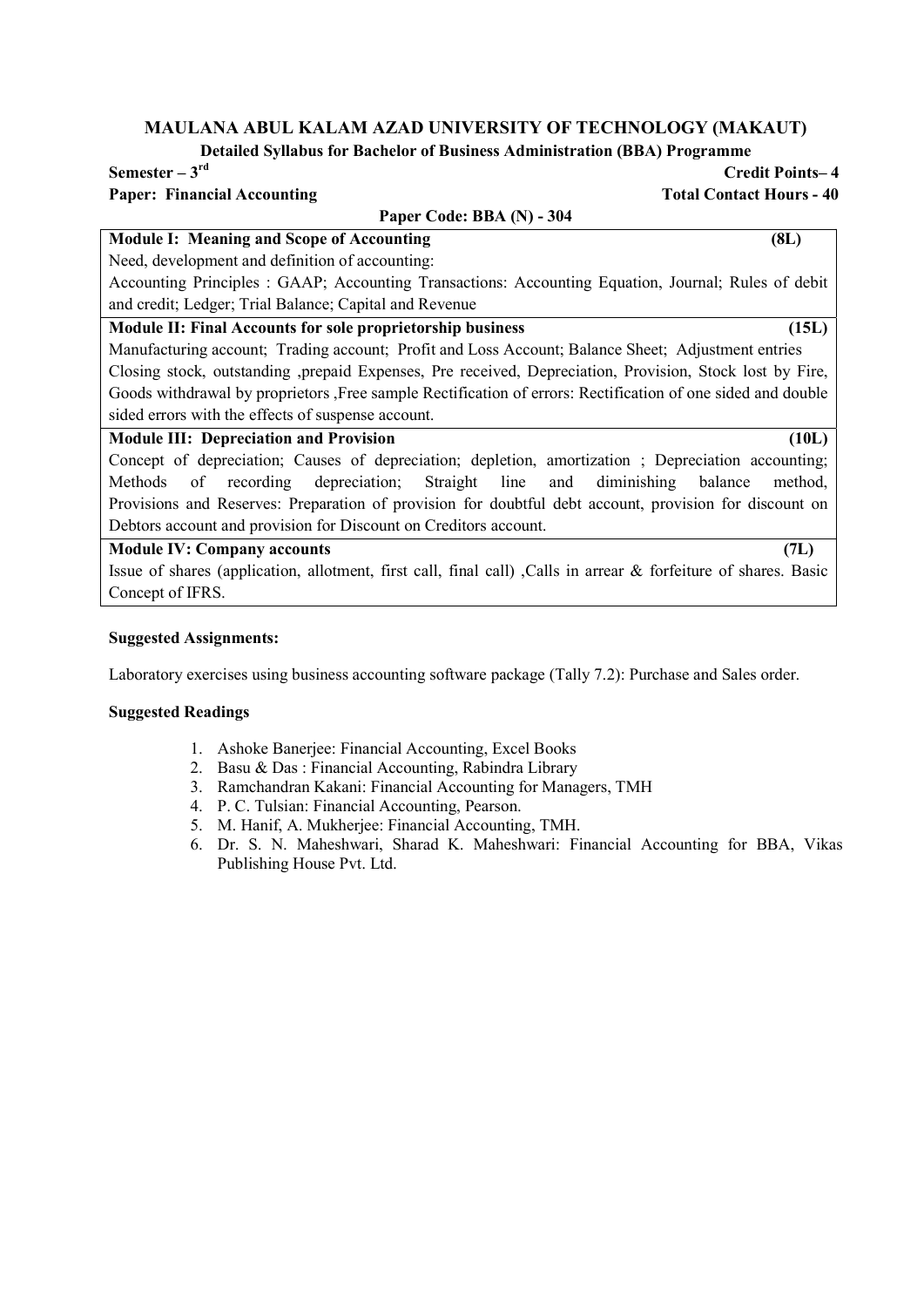Detailed Syllabus for Bachelor of Business Administration (BBA) Programme

# Paper: Environmental Sciences Total Contact Hours - 40

Semester – 3rd Credit Points– 4

#### Paper Code: BBA (N) – 305

Module I: Environment: Meaning & Components, Energy sources & Management, Man and Environment Relation, Environmental Degradation- cause and effects, Environmental Ethics and Awareness Programmes.  $[6L]$ 

Module II: Energy and its Types, Natural Resources- Meaning & Components ; Ecosystem- components and Functions, Energy Crisis, Land degradation, Soil Erosion, Deforestation, Mining Activities, Depletion of Natural Resources, Energy Conservation and Management. [9L]

Module III: Environmental Pollution - Types:- Air pollution, Water pollution, Land pollution, Noise pollution; pollutants, Effects of pollution, Control and Remedial measures. [9L]

Module IV: Environmental Protection- Report of the Club of Rome: Sustainable Development, Different Renewable Energy Sources- Wind Power, Water Power, Bio Fuel/Solid Bio Mass, Geothermal Energy, Nuclear Power, Environmental Movements- Chipko movement; Narmada Bachao movement; Tehri Dam conflict. [9L]

Module V: Environmental policies and Legislations: Environmental Regulations; Environmental Protection Act, Environmental Ethics, Environmental Impact Assessment (EIA) – Methods and Tools, Appraisal and Clearance for Industry, Environmental Audit. [7L]

# Suggested Readings:

- 1. G.N. Pandey: Environmental Management, Vikas Publishing House Pvt. Ltd.
- 2. Cunningham: Environmental Science, TMH.
- 3. R. Rajagopalan: Environmental Studies, Oxford.
- 4. R. Joshi & Munish Kapila: Environment Management, Kalyani Publishers.
- 5. C.S. Rao: Environmental Pollution Control Engineering, New Age International Publication.
- 6. Wright & Nobel: Environmental Science, PHI.

7. Environment management, R. Joshi & Munish Kapila, Kalyani Publishers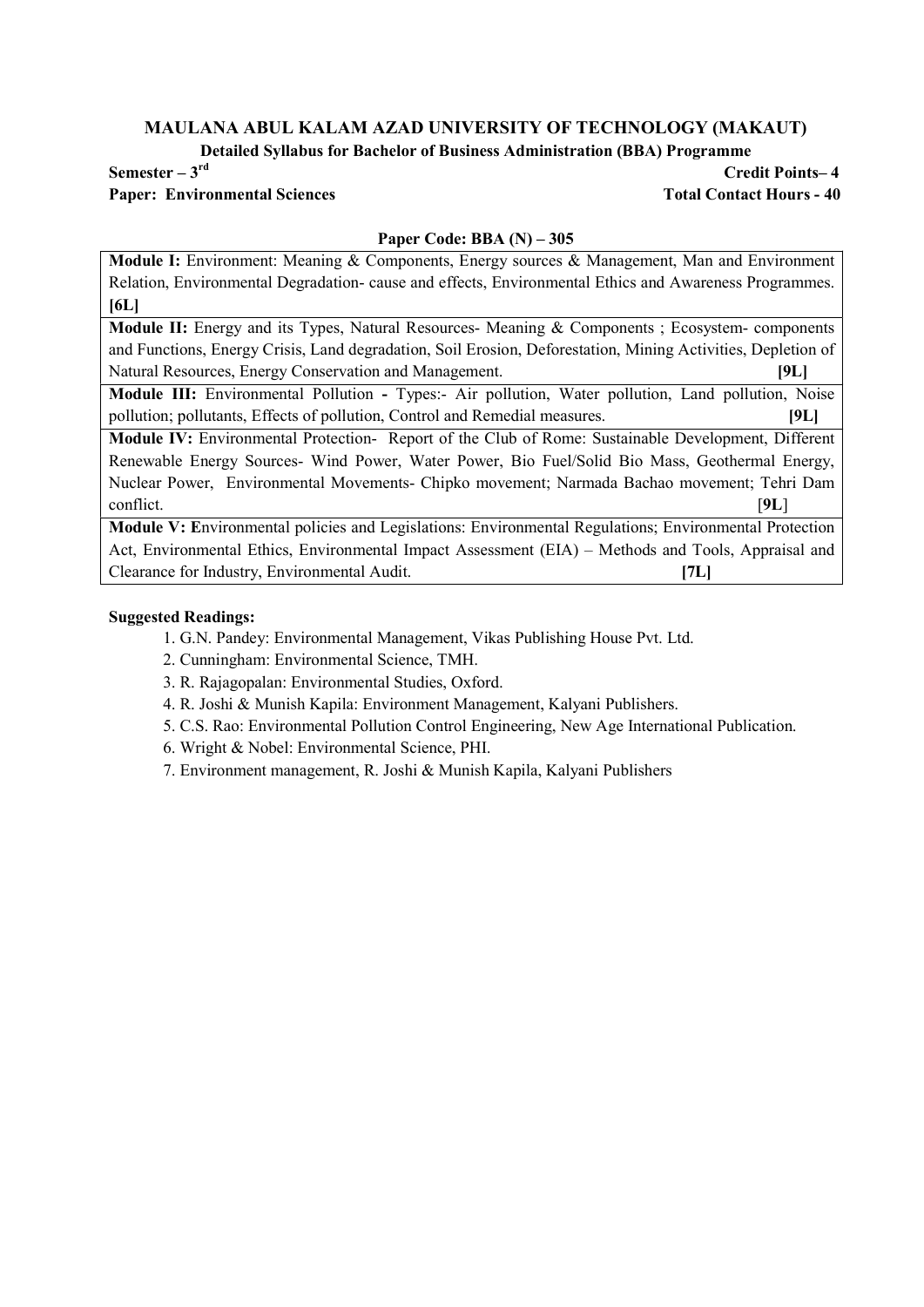# FOURTH SEMESTER

# Paper: Production & Materials Management Total Contact Hours - 40

 $Semester - 4<sup>th</sup>$  Credit Points– 4

| Paper Code: BBA (N) - 401                                                                                             |  |
|-----------------------------------------------------------------------------------------------------------------------|--|
| <b>Module I: Introduction to Production Planning and Control</b><br>[4L]                                              |  |
| Production System, Types of Production, Planning and Control Functions, Relations with other Departments,             |  |
| Efficiency of Production Planning and Control                                                                         |  |
| <b>Plant Location &amp; Layout:</b> Approaches to Location, Choice, and Selection. Plant Design; Plant Layout –       |  |
| Product Layout and Process Layout, Advantages & Disadvantages.<br>[5L]                                                |  |
| <b>Module II:</b>                                                                                                     |  |
| <b>Plant Maintenance:</b> Types of Maintenance – Preventive, Predictive and Overhaul<br>[2L]                          |  |
| Work Study: Method Study; Motion Study; Work Measurement, Performance Rating, Standard Time, Time                     |  |
| Study; Work Sampling.<br>[5L]                                                                                         |  |
| <b>Module III:</b>                                                                                                    |  |
| <b>Inspection and Quality Control:</b> Types and Criteria of Inspection; Significance of Quality Control, Statistical |  |
| Quality Control, Control Charts, Acceptance Sampling Plans.<br>[8L]                                                   |  |
| <b>Module IV:</b>                                                                                                     |  |
| <b>Purchasing Management:</b> Purchase System, Policy and Procedure; Source Selection, Vendor Development             |  |
| and Evaluation; Legal Aspects of Buying.<br>[8L]                                                                      |  |
| <b>Module V:</b>                                                                                                      |  |
| <b>Stores Management:</b> Stores System and Procedures; Stores Accounting And Stock Verification; Disposal Of         |  |
| Surplus and Scrap.<br>[8L]                                                                                            |  |
|                                                                                                                       |  |

- 1. Prof. L. C. Jhamb: Production (Operations) Management, Everest Publishing House.
- 2. Upendra Kachru: Operations Management, Excel Books.
- 3. P. Sunderashan Gopalakrishnan: Handbook of Materials Management, PHI.
- 4. R. Mishra- Materials Management, Excel Books
- 5. S. N. Chary Production and Operations Management, TMGH
- 6. K. Sridhara Bhat: Production and Materials Management, Himalaya Publishing House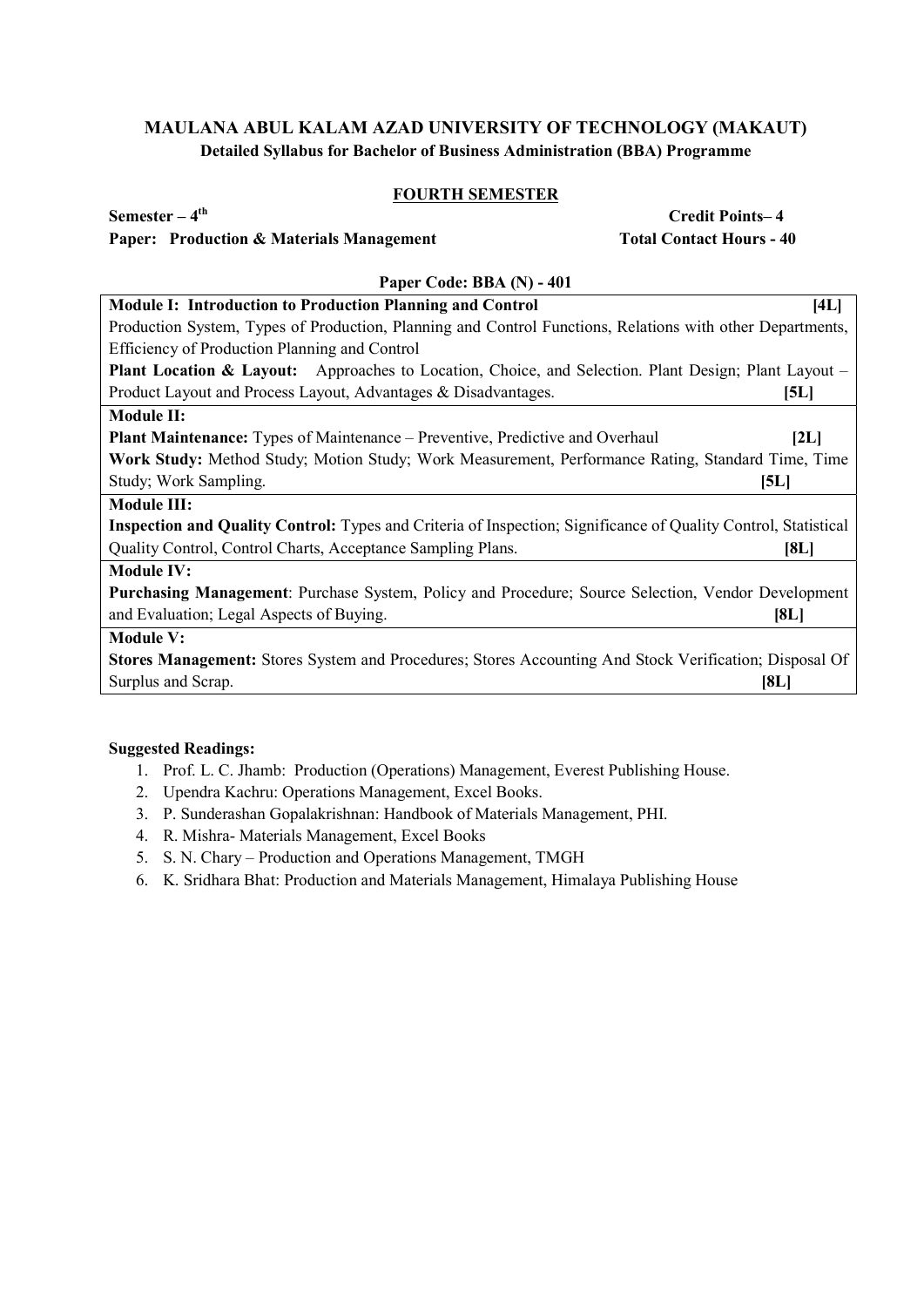Detailed Syllabus for Bachelor of Business Administration (BBA) Programme

# Paper: Management Information Systems Total Contact Hours - 40

 $Semester - 4<sup>th</sup>$  Credit Points– 4

#### Paper Code: BBA (N) - 402

# Module I: (a) Introduction, Data, Information, and Knowledge, Information Technology - Concept, Features and Components, Information Systems - Concept and types of Information Systems, Role of IT in business and society. (b) MIS Concept, evolution and meaning of MIS; Information system for competitive advantage, MIS function in an organization. Limitations of MIS (8L) (8L) Module II: (a) Information and Managerial Effectiveness: Information as a corporate resource, types of information – operational, tactical and strategic; Levels of management and information needs of management; Quality of information; (b) Information systems for finance, marketing, manufacturing, human resource areas. (6L) Module III: Understanding information system; concepts; sub-systems and super-systems; Types of information systems, Transaction processing systems, MIS decision support systems, Executive support system; Enterprise Resource Planning (ERP)(Features, merits, issues and challenges in implementation) (6L) Module IV: System Development Life Cycle: Sequential Process of software development; Waterfall model. (3L) Module V: Development and Management of Data Bases: Relation databases, DDL, DCL, DML, Data Base Management Systems (DBMS) and their components, Concept of entity and relationships, ER Diagram, Data Model, Data dictionary, Introduction to SQL Queries. (9L) Module VI: Data Communication and Networking: Uses of computer networks, types of networks, network topologies; Network Devices, Intranets, Internet and Extranet. (3L) Module VII: Security Issues Relating to Information Systems: Threats to information systems; Vulnerability, risk and control measures, Firewall, Antivirus, Risk Management (5L)

- 1. C. S. V. Murti : Management Information System, Himalaya Publishing House.
- 2. A.K. Gupta: Management Information System, S Chand.
- 3. Oka Miland M & Murty: Management Information System.
- 4. Jaiswal and Mittal: Management Information Systems, Oxford University Press
- 5. Management Information Systems by Laudon, Laudon, Dass, Pearson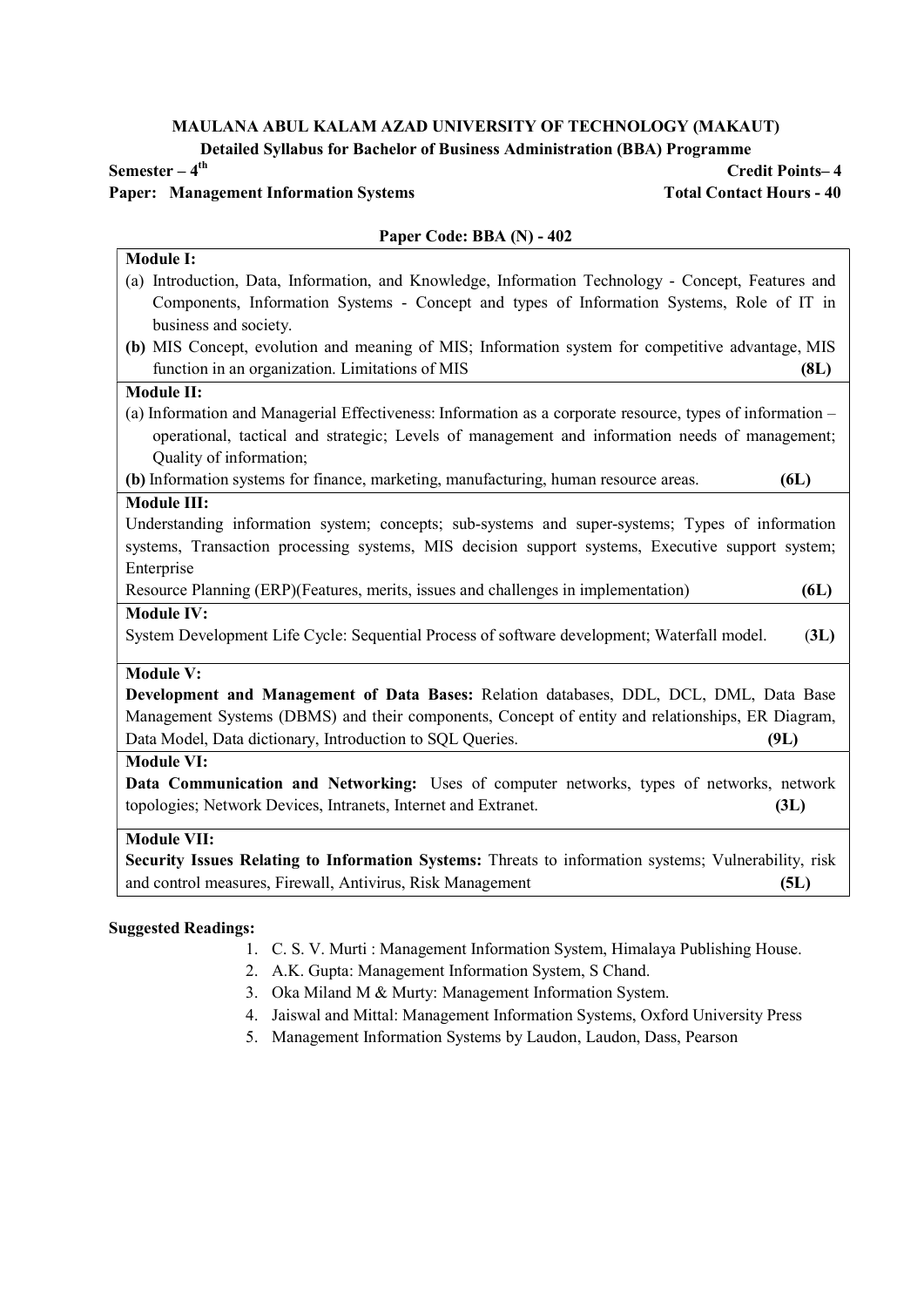Detailed Syllabus for Bachelor of Business Administration (BBA) Programme

# $Semester - 4<sup>th</sup>$  Credit Points– 4

# Paper: Cost Accounting Total Contact Hours – 40

# Paper Code: BBA (N) - 403

# Module I: Introduction (5L)

Nature and scope of cost accounting; Cost concepts and classification: direct, indirect, element wise, function wise, behaviour wise, sunk cost opportunity cost: Essentials of a good cost accounting system: Difference between cost and Management accounting: Concept of Cost Audit. Preparation of cost sheet & estimation.

#### Module II: Accounting for Material (12L)

Economic Order Quantity, ABC analysis (selective inventory concept): concept of Periodic inventory & Perpetual inventory, Various stock levels: JIT purchase: Selective methods of Material control Pricing of material issues-FIFO, LIFO, Weighted average.

# Module III Accounting for Labour (5L)

Labour cost control procedure; Labour turnover; idle time and overtime; Methods of wage payment-time and piece rates; Incentive schemes.

#### Module IV: Accounting for Overheads (8L)

Absorption, allocation and apportionment of overheads: Determination of overhead rates; Under and over absorption and its treatment, Primary and secondary distribution of overhead.

# Module V: Cost Ascertainment: (10L)

Contract costing; Operating costing (Transport); Process costing excluding inter-process profits and joint and by-products.

- 1. Bhabatosh Banerjee: Cost Accounting- Theory & Practice , Prentice Hall of India Ltd., New Delhi,
- 2. Basu & Das : Cost & Management Accounting, Rabindra Library
- 3. Homgren, Charles, Foster and Datar : Cost Accounting A Managerial Emphasis, PHI.
- 4. V. Rajasekaran, R. Lalitha: Cost Accounting, Pearson.
- 5. M. Y. Khan, P. K. Jain: Cost Accounting, TMH.
- 6. P.C Tulsian: Cost Accounting, TMH.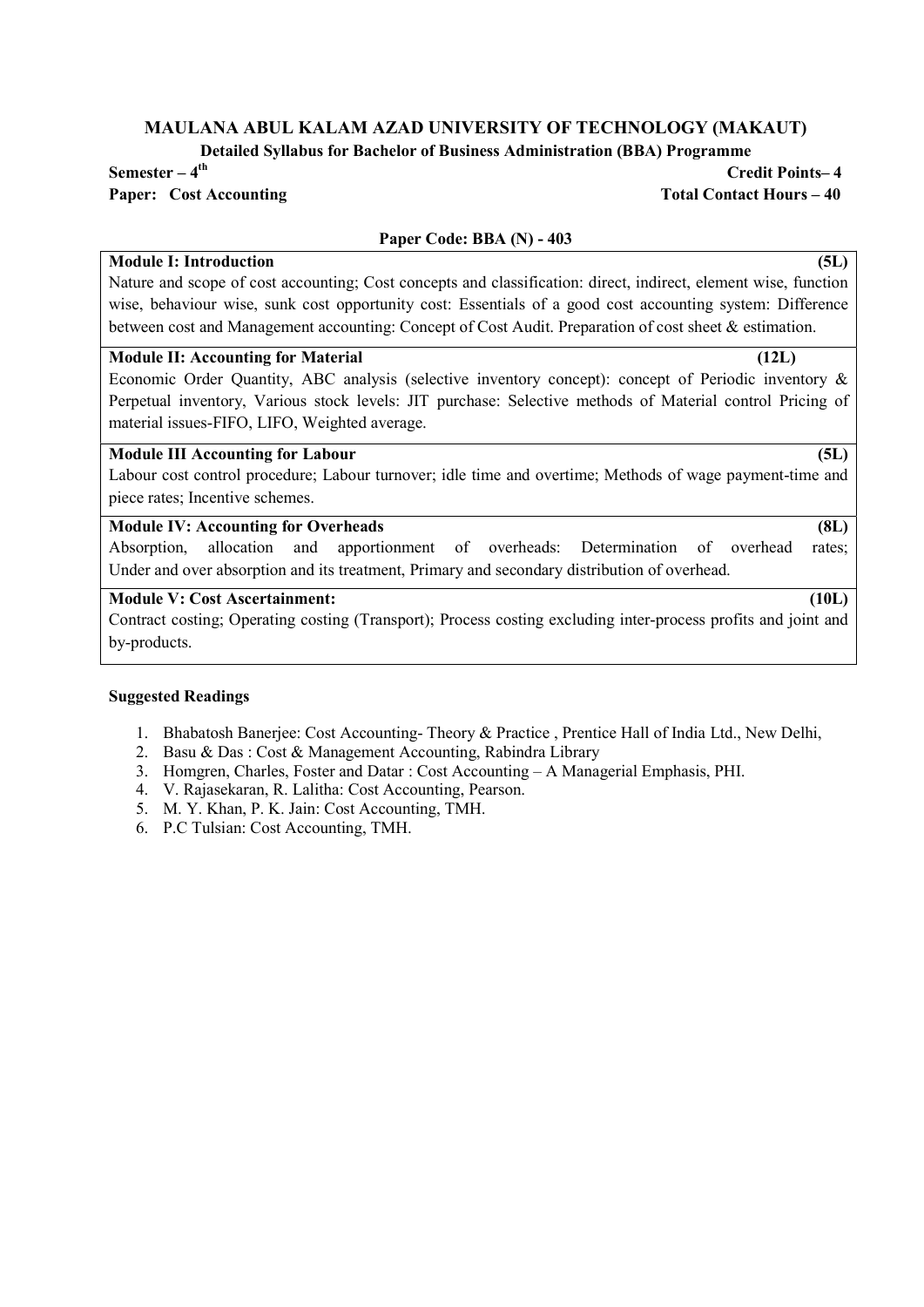Detailed Syllabus for Bachelor of Business Administration (BBA) Programme<br>Cree

Paper Code: BBA (N) - 404

# Paper: Marketing Management Total Contact Hours -40

# Credit Points– 4

| <b>Module I:</b><br>(4L)                                                                                    |
|-------------------------------------------------------------------------------------------------------------|
| a. Introduction to Marketing -Definition, Scope, Marketing Concepts- Traditional and Modern; Selling vs.    |
| Marketing; Functions and Evaluation of Marketing.                                                           |
| b. Marketing Environment, Macro and Micro Environment, SWOT Analysis, Marketing Mix.                        |
| (10L)<br><b>Module II:</b>                                                                                  |
| a. Consumer Behavior-Meaning, Determinants- Cultural, Social, Personal, Psychological                       |
| b. Industrial Buying Behavior-Meaning, Characteristics; Differences Between Consumer Buying and             |
| <b>Industrial Buying Behavior</b>                                                                           |
| c. Market Segmentation Targeting & Positioning (STP) - Meaning, Benefits of Market Segmentation, Basis of   |
| Segmentation; Target Market;                                                                                |
| d. Branding-Definition, Importance, Branding Strategy; Packaging.                                           |
| <b>Module III:</b><br>(10L)                                                                                 |
| a. Concepts of Products, Product Mix, Product Line, Product Width, Depth; Product Life Cycle Meaning and    |
| Stages, Strategies Involved in PLC Stages                                                                   |
| b. New Product Development- Steps                                                                           |
| <b>Module IV:</b><br>6L)                                                                                    |
| a. Pricing-Meaning, Importance of Price in the Marketing Mix, Objectives and Methods of Pricing, Factors    |
| Affecting Price of a Product/Service                                                                        |
| b. Discounts and Rebates                                                                                    |
| <b>Module V:</b><br>(4L)                                                                                    |
| Distribution Channel- Meaning, Types of Distribution Channel- Direct & Indirect. Role of Intermediaries and |
| Distribution Channel Management.                                                                            |
| <b>Module VI:</b><br>6L)                                                                                    |
| Promotion – Elements of Promotion Mix Advertising Media – Their Relative Merits and Limitations;            |
| Characteristics of an Effective Advertisement;                                                              |
| <b>Selected CASE studies</b>                                                                                |
|                                                                                                             |

- 1. Kotlar Philip and Armstrong Gary: Principles of Marketing, Pearson.
- 2. Arun Kumar: Marketing Management, Vikas Publishing House.
- 3. Saxena, Rajan: Marketing Management, TMH.
- 4. Gandhi, J.C.: Marketing, TMH.
- 5. Ramaswamy, V.S. and S. Namakumari : Marketing Management, Macmillian.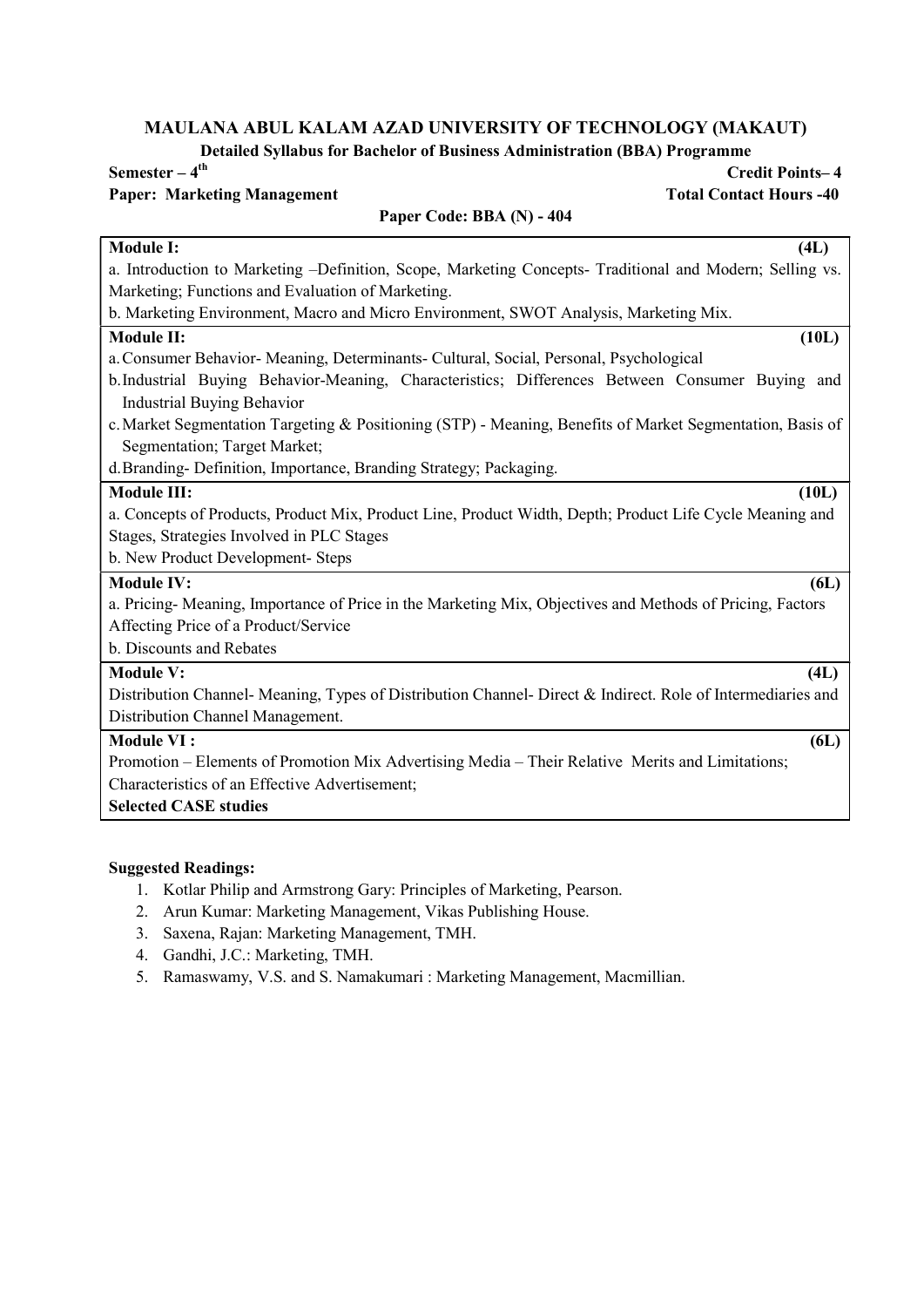Detailed Syllabus for Bachelor of Business Administration (BBA) Programme

# Paper: Human Resource Management Total Contact Hours - 40

Credit Points– 4

# Paper Code: BBA (N) - 405

| <b>Module I: Human Resource Management-Overview</b>                                                         |
|-------------------------------------------------------------------------------------------------------------|
| Introduction of the paper, Definition of Human Resource, Definition & Concept of Personnel Management,      |
| Comparison between Personnel Management & HR. Nature, Aim and Objectives, Scope & Coverage &                |
| Nature of HRM, Importance of Human Resource Management.                                                     |
| Historical Perspective & Evolution of Human Resource Management in India.                                   |
| Development of HR Functions, Structure & Function of HR Manager, Role of Line Managers in Managing          |
| Human Resources. Difference Between Line Function and Staff Function. Changing Function of Human            |
| <b>Resource Management with Examples</b><br>[12L]                                                           |
| <b>Module II: Human Resource Planning</b>                                                                   |
| Meaning, Objectives, Importance of Human Resource Planning, Need for HR Planning, Assessment of             |
| Available HR in the Organization, Work Load Analysis, Manning Norms, Demand Analysis of Future              |
| Requirement of HR, HR Policy<br>[10L]                                                                       |
| <b>Module III: Talent Acquisition and Training:</b>                                                         |
| Recruitment: Definition, Sources of Selection, Process of Selection, Difference Between Recruitment and     |
| Selection.                                                                                                  |
| Training: Definition, Difference between Training, Development and Education, Different Methods of          |
| Training, Evaluation of Training. Executive Development: Importance of Executive Development,               |
| Different methods of Executive Development<br>[8L]                                                          |
| <b>Module IV: Employment Administration:</b>                                                                |
| Career Planning: Meaning, Stages, Need, Concept of Career Development, Advantages and Limitations of        |
| Career Planning, Succession Planning, Definition, Process and Difference of Succession Planning with Career |
| Planning. Performance Appraisal: Meaning, Objective, Process, Instruments of Performance Appraisal.         |
| Discipline & Grievance Handling, Wage & Salary Administration.<br>[6L]                                      |
| Module V: Emerging Areas: International Human Resource Management                                           |
| Concept, Need, Objectives and Features. Modern Human Resource Management Practice. Modern HR                |
| Trends, Managing Human Capital, Talent Management. Case Lets and Class Activities (Applying HRM             |
| Techniques)<br>[4L]                                                                                         |
|                                                                                                             |

- 1. V.S.P. Rao: Human Resource Management, Excel Books.
- 2. C.S. Venkata Ratnam & B.K. Srivastava: Personnel Management and Industrial Relations, TMH.
- 3. Anjali Ghanekar: Human Resource Management, Everest Publishing.
- 4. A.M. Sheikh: Human Resource Development and Management, S.Chand
- 5. E.A. Ramaswamy : Managing Human Resources, Oxford University Press.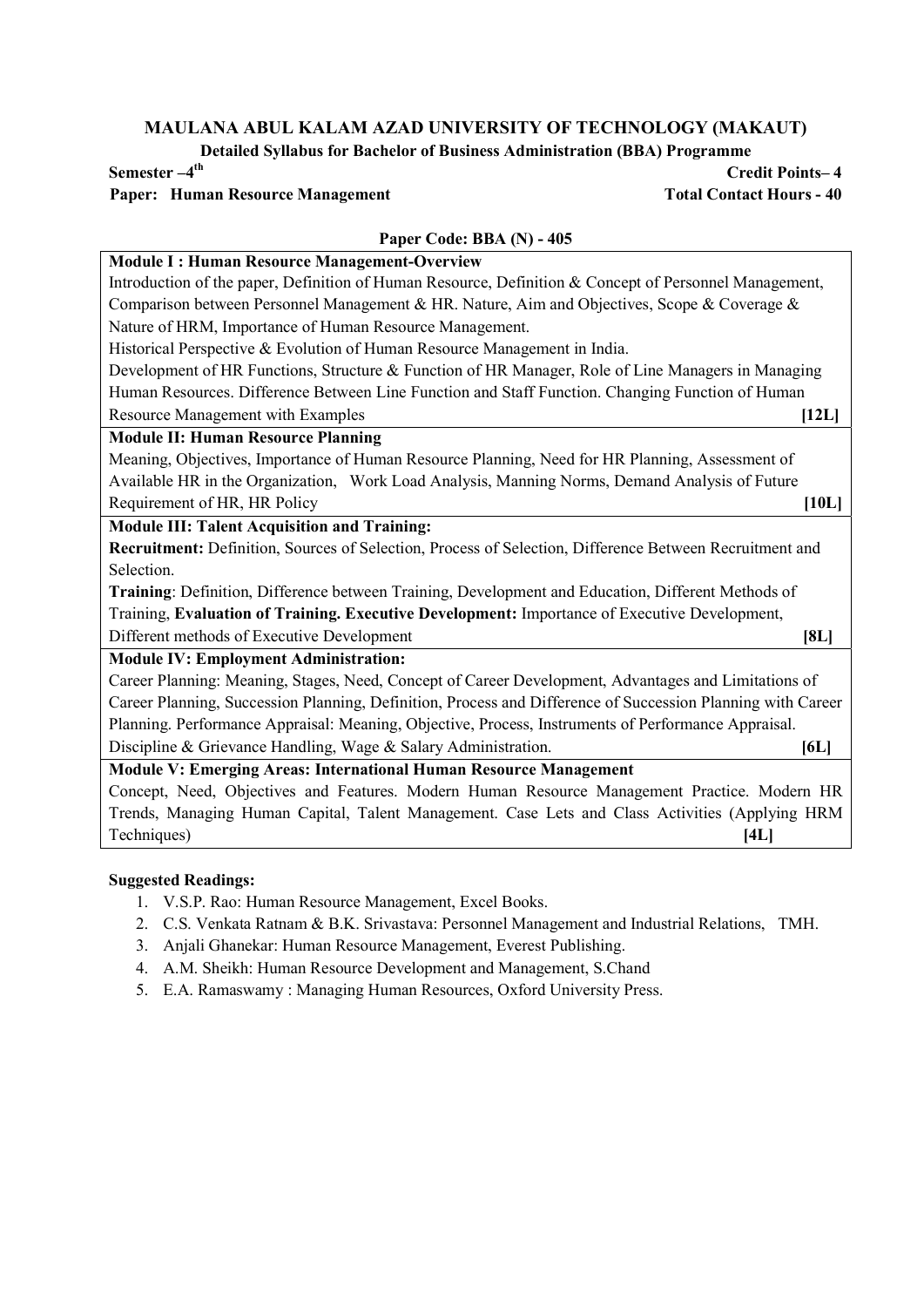# FIFTH SEMESTER

### Paper: Financial Management Total Contact Hours - 40

 $Semester - 5<sup>th</sup>$  Credit Points– 4

| Paper Code: BBA (N) - 501                                                                                   |       |  |
|-------------------------------------------------------------------------------------------------------------|-------|--|
| <b>Module I: Meaning and Scope of Financial Management:</b>                                                 | (2L)  |  |
| Profit vs wealth maximization; Financial functions – investment, financing, and dividend decisions;         |       |  |
| <b>Module II: Capital Budgeting:</b>                                                                        | (10L) |  |
| Time value of money; Compounding and Discounting techniques, concept of Annuity and Perpetuity,             |       |  |
| Payback period, Accounting rate of return, net present value, Internal rate of return. Profitability Index. |       |  |
| Module III: Cost of Capital:                                                                                | (8L)  |  |
| Significance of cost of capital; Calculating cost of debt; Preference shares, equity capital, and retained  |       |  |
| earnings; Combined (weighted) cost of capital.                                                              |       |  |
| <b>Module IV: Leverage:</b>                                                                                 | (5L)  |  |
| Operating and Financial Leverage, Effects on Profit, Indifference Point Analysis,                           |       |  |
| <b>EBIT-EPS</b> Analysis                                                                                    |       |  |
| <b>Module V: Management of Working Capital:</b>                                                             | (5L)  |  |
| Nature of working capital, Significance of working capital, Operating cycle and determinants of working     |       |  |
| capital requirements.                                                                                       |       |  |
|                                                                                                             |       |  |
| <b>Module VI: Capital Structure Decision:</b>                                                               | (5L)  |  |
| Designing optimum capital structure; Different theories. (NI, NOI & MM).                                    |       |  |
|                                                                                                             |       |  |
| <b>Module VII: Concept of Dividend Factors</b>                                                              | (5L)  |  |
| determinants of dividend, Walter, Gordens, MM.                                                              |       |  |

- 1. Khan M.Y. and Jain P.K.: Financial Management Text and Problems, TMH.
- 2. Prasanna Chandra: Financial Management Theory and Practice, TMH.
- 3. Pandey I.M.: Financial Management, Vikas Publishing House.
- 4. Saha, Tapas Ranjan: Basic Financial Management, World Press.
- 5. Bhabatosh Banerjee: Fundamentals of Financial Management, Prentice Hall of India Ltd.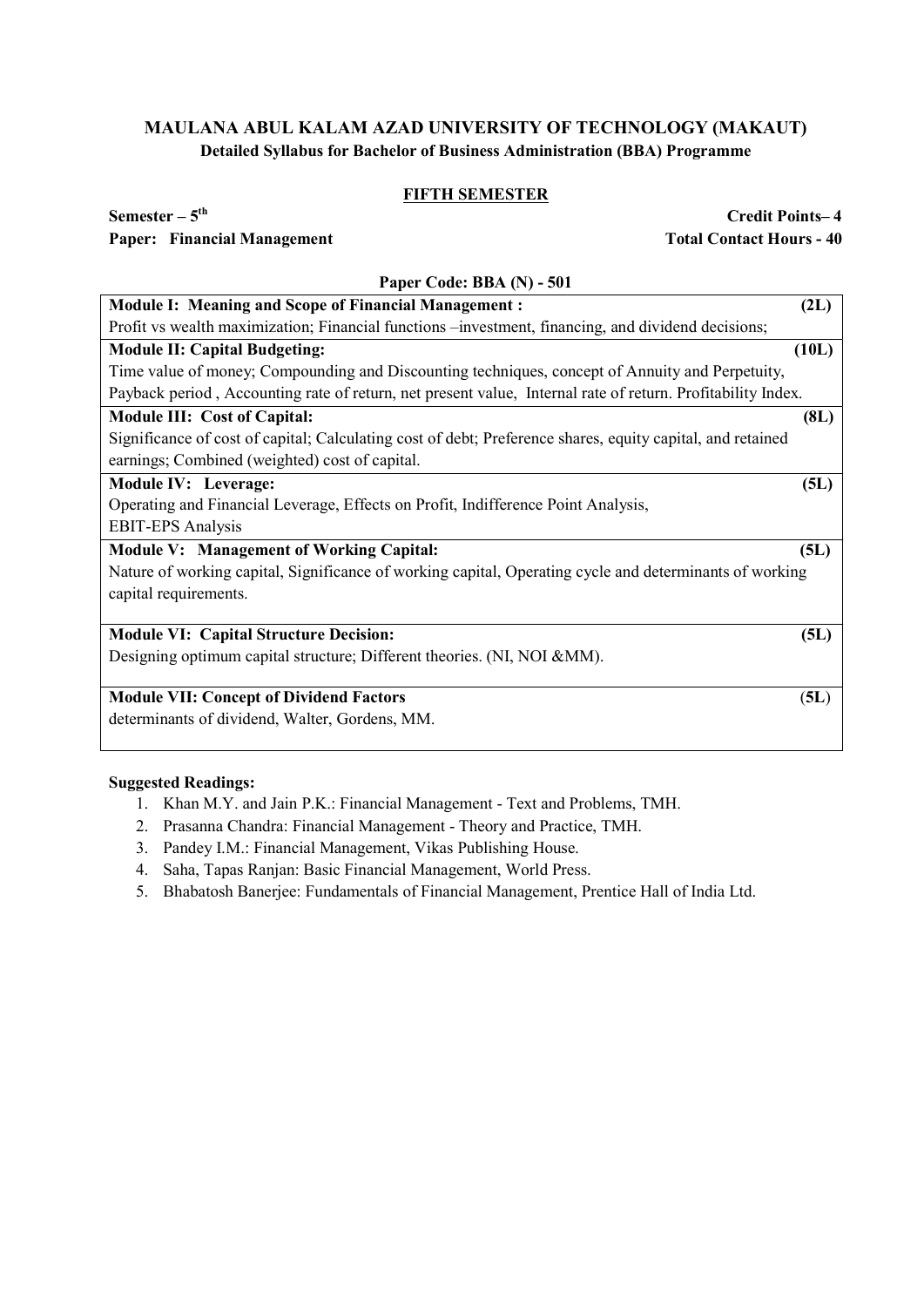| Semester $-5$ <sup>th</sup>                                                                                   | <b>Credit Points-4</b>          |  |
|---------------------------------------------------------------------------------------------------------------|---------------------------------|--|
| <b>Paper: Sales &amp; Distribution Management</b>                                                             | <b>Total Contact Hours - 40</b> |  |
| Paper Code: BBA (N) - 502                                                                                     |                                 |  |
| <b>Module I:</b>                                                                                              |                                 |  |
| Personal Selling: Nature and importance; Functions of a salesman; Personal selling as a career.               |                                 |  |
| Salesmanship and Qualities of Salesman Psychology in Selling, Buying Decision Process, Types of Buying        |                                 |  |
| Situation: Buyer-seller dyads; Product knowledge; Customer knowledge – buying motives and selling points.     |                                 |  |
| [6L]                                                                                                          |                                 |  |
| <b>Module II:</b>                                                                                             |                                 |  |
| Sales Management: Market potential, Sales Potential; Sales Forecasting and Budgeting: Developing Sales        |                                 |  |
| forecast, Approaches to Sales Forecasting, Sales Budget, Sales Quota.                                         |                                 |  |
| Training and Motivating Sales force: Managing the Sales Training process - ACMEE Method, Motivating           |                                 |  |
| and Compensating the Sales force , Sales force, compensation, Sales Territory                                 | [6L]                            |  |
| <b>Module III:</b>                                                                                            |                                 |  |
| Theories of Selling: AIDAS Theory; Buying Formula Theory.                                                     |                                 |  |
| Scientific Selling Process: Basic steps in personal selling – prospecting, pre-approach, and qualifying. [8L] |                                 |  |
| <b>Module IV:</b>                                                                                             |                                 |  |
| Approach and Presentation: Methods of approaching a customer; Presentation process and styles;                |                                 |  |
| Presentation planning. Objection Handling : Types of objections; Handling customer objections                 |                                 |  |
| Closing Sales and Follow up: Methods of closing sale; Executing sales order - Follow-up importance and        |                                 |  |
| process                                                                                                       | [8L]                            |  |
| <b>Module V:</b>                                                                                              |                                 |  |
| Channels of Distribution and Strategy: Marketing Channel, Types of Intermediaries, Contemporary               |                                 |  |
| Channel Scenario in India, Objective of Marketing Intermediaries, Function of Marketing Channel, Channel      |                                 |  |
| Design: Steps in Channel Design, Selection of Appropriate Channel, Channel Management, Transportation,        |                                 |  |
| Warehousing.                                                                                                  | [12L]                           |  |
|                                                                                                               |                                 |  |

- 1. Sahu. P. K.: Salesmanship & Sales Management, Vikas Publication.
- 2. Sales Management: Still, Cundiff, Govoni at al., Pearson Education.
- 3. Ramneek Kapoor: Fundamentals of Sales Management, Macmillan.
- 4. Robert. J. Calvin: Sales Management, TMGH
- 5. Pingali Venugopal: Sales and Distribution Management: An Indian Perspective, SAGE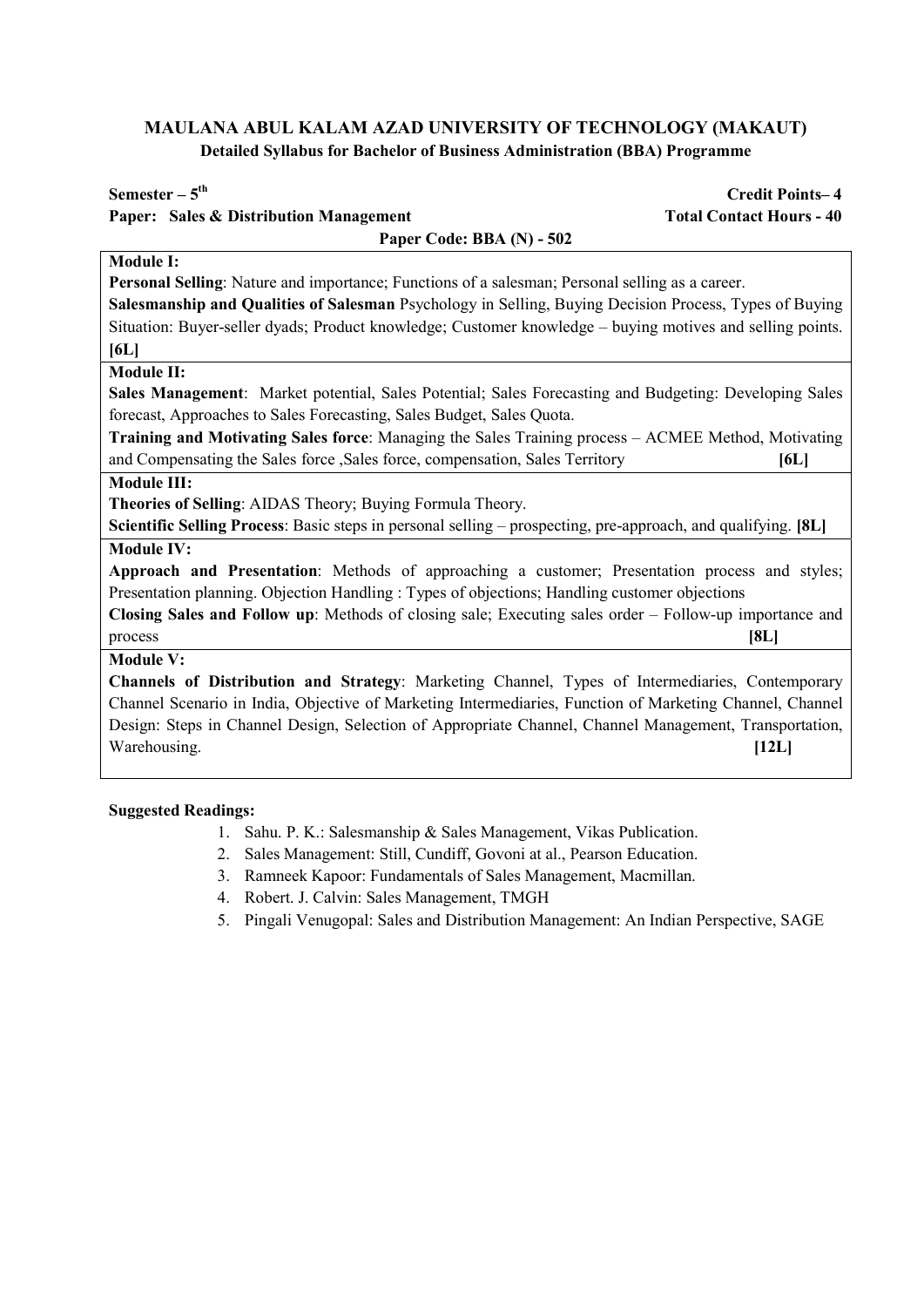Detailed Syllabus for Bachelor of Business Administration (BBA) Programme

### Paper: Human Resource Development Total Contact Hours -40

 $Semester - 5<sup>th</sup>$  Credit Points– 4

#### Paper Code: BBA (N) -503

### Module I: Training in Industry

Introduction, Basic Concepts, Training, Development & Learning-Definitions of Each and Their Difference with Each Other. Objectives of Training, Need & Policies of Training, Types of Training-Induction, Supervisory, Managerial. Methods of Training, Importance of Methods, Different Methods: Lecture Method, Case Study Method, Role play Method, Management Games, Questioning Method, Individual or Group Practical Assignment Methods, Group Discussion Method, Panel Discussion Method, Brainstorming, Field Trip, Demonstration Method, Evaluation Systems of Training: The Kirkptrick Four-Level Approach, Kaufman's Five Levels of Evaluation of Training Impact, The CIRO Approach to Evaluate Training Impact, The Philip's Five Level ROI Framework to Evaluate Training. Budget of Training, Apprenticeship, Worker Education-Schemes and Programmes [10L]

#### Module II: Management Development Programme (MDP)

Introduction of Management Development Programme-Meaning and Definitions, Need, Objectives, Steps, Calendar, Process, Methods & Techniques, Auditing MDPs, Budget, In-Company Training Schemes for Managers & Techniques, Role of Trainer-Modern Day Training Qualities Required From a Trainer [8L]

# Module III: Specialized Training

E- Learning and Use of Technology in Training, HRIS, Electronic Performance Base System (EPSS). Managerial Grid Training-Introduction Sensitivity Training Personality Development Programmes, Out Bound Training, ISO Training [8L]

# Module IV: Training In Indian Industries

Selected Cases Covering HRD Practices in Government Organizations, Manufacturing and Service Industries and MNCs; International Experiences of Human Resource Development. Practices in Privates Sectors with Data Presentation and Examples, Practices in MNCs with Data Presentation and Examples. [4L]

### Module V: Emerging Areas

Work Life Balance, TQM, Green HRM (Great Initiative by PSU of India), Concept of Human Capital/Asset, Competency Mapping New Emerging Concepts, Multi Skilling, Coaching, Mentoring, HRD Audit, Knowledge Employee, Learning Organization [10L]

- 1. R. K. Sahoo : Training for Development, Excel Books
- 2. R. P. Lynton & U. Pareek : Training for Development, SAGE Publication.
- 3. R. Buckley & J. Caple: Theory and Practice of Training, Kogan Page Publishers.
- 4. D.M. Silvera: Human Resource Development The Indian Experiences, News India Publications.
- 5. H. L. Kaila: Human Resource Development & Business Growth, I K International Pvt. Ltd.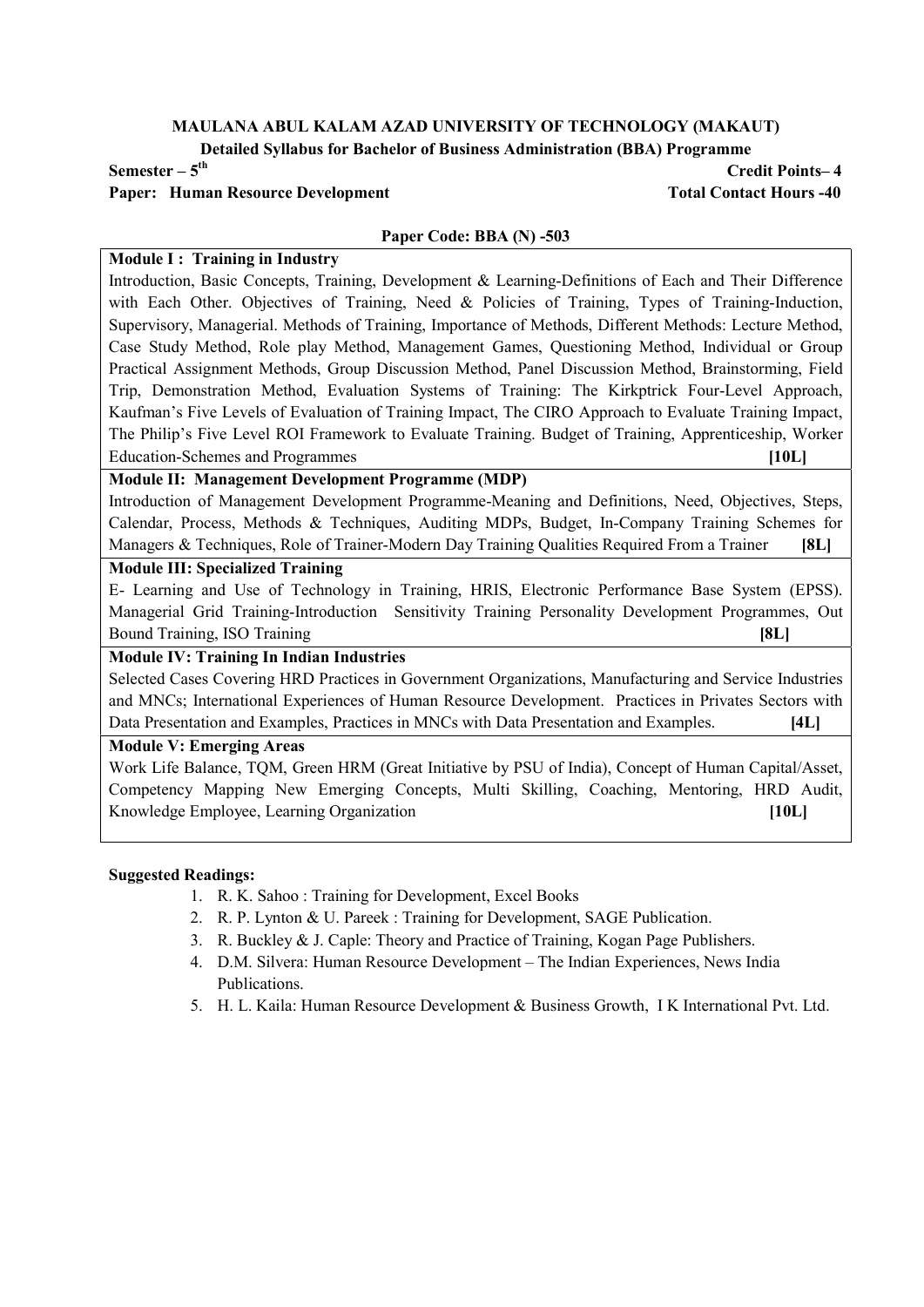Detailed Syllabus for Bachelor of Business Administration (BBA) Programme

# Paper: Entrepreneurship Development Total Contact Hours -40

| Paper Code: BBA (N) - 504                                                                                      |
|----------------------------------------------------------------------------------------------------------------|
| <b>Module I:</b>                                                                                               |
| Theories of Entrepreneurship, Role and Importance of Entrepreneur in Economic Growth.<br>[4L]                  |
| <b>Module II:</b>                                                                                              |
| <b>Entrepreneurial Behaviors:</b> Entrepreneurial Motivation, Need for Achievement Theory, Risk-taking         |
| Behavior, Innovation and Entrepreneur<br>[8L]                                                                  |
| <b>Module III:</b>                                                                                             |
| <b>Entrepreneurial Talents: Definitions, Characteristics</b><br>of Entrepreneurs,<br>Entrepreneurial<br>Types, |
| Functions of Entrepreneur<br>[6L]                                                                              |
| <b>Module IV:</b>                                                                                              |
| <b>Entrepreneurial Development in India:</b> History, Objectives, Stages of Growth, Target Group, Programmes,  |
| Govt. Policy towards SSI's.                                                                                    |
| <b>Organization Assistance:</b> New Ventures, Industrial Park (Meaning, Features, & Examples), Special         |
| Economic Zone (Meaning, Features & Examples) Financial Assistance by Different Agencies, Small Scale           |
| Industries, The Small Industries Development Bank of India(SIDBI), The State Small Industries                  |
| Development Corporation(SSIDC)<br>[12L]                                                                        |
| <b>Module V:</b>                                                                                               |
| Project Feasibility Analysis: Business Ideas - Sources, processing; Input Requirements, Sources of             |
| Financing, Technical Assistance, Marketing Assistance, Preparation of Feasibility Reports, Legal Formalities   |
| and Documentation                                                                                              |
| <b>Entrepreneurial strategy:</b> New Entry, Entry Strategy, Risk Reduction Strategy for New Entry.<br>[10L]    |
|                                                                                                                |

# Suggested Readings:

- 1. Arya Kumar: Entrepreneurship, Pearson.
- 2. Lall & Sahai : Entrepreneurship, Excel Books
- 3. Pareek, U & Venkateswara Rao, T: Developing Entrepreneurship A Handbook on Systems, Learning Systems, New Delhi.
- 4. Chakraborty, Tridib: Introducing Entrepreneurship Development, Modern Book Agency.
- 5. Manimala, M.J. : Entrepreneurial Policies and Strategies, TMH

#### Paper Code: BBA (N) - 504

 $Semester - 5<sup>th</sup>$  Credit Points– 4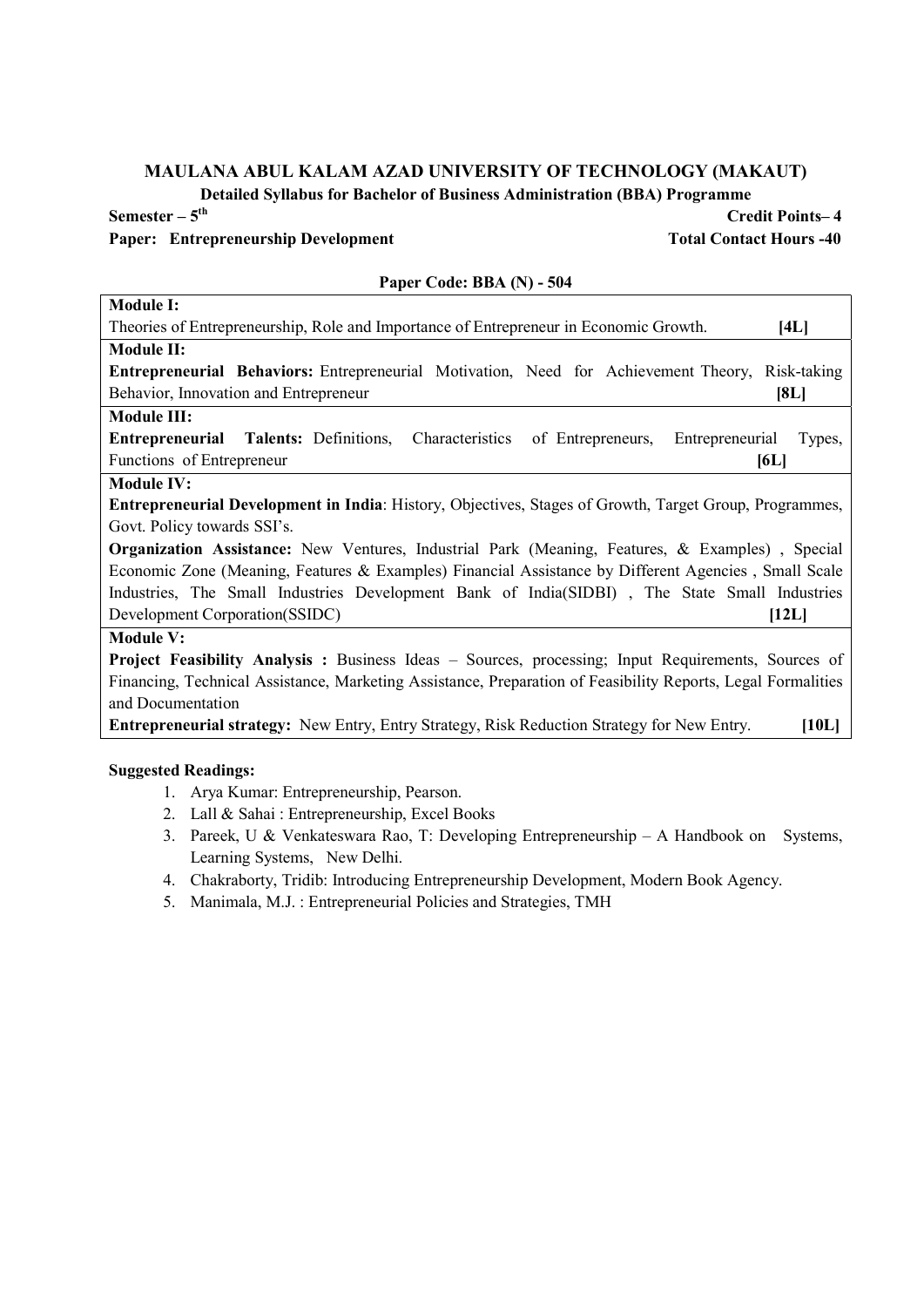Detailed Syllabus for Bachelor of Business Administration (BBA) Programme

Paper: Research Methodology Total Contact Hours -40

 $Semester - 5<sup>th</sup>$  Credit Points–4

# Paper Code: BBA (N) - 505

Module I: Meaning, scope and significance of social research: Types of Research: (a) Pure and Applied, (b) Exploratory, Descriptive, (c) Experimental; Steps in Social Research & types Conceptualization and Formulation of Hypothesis. [6L]

# Module II:

Scientific Study of Social Phenomena: (a) The Scientific Method, Logic in Social Science,(b) Objectivity and Subjectivity in Social Science, (c) Positivism and Empiricism [6L]

# Module III:

Methods of research: (a) Quantitative and Qualitative( Characteristics and Differences

Sources of Data : Primary & Secondary. [8L]

#### Module IV:

Techniques of Data Collection: (a) Survey, (b) Observation, (c) Questionnaire & Scheduled, (d) Interview, (e) Case Study. [6L]

#### Module IV

Sampling: Design, Types, Advantages and Limitations. [8L]

# Module V:

Classification & presentation of Data: (a) Coding, Tables, Graphs, (b) Measures of Central Tendency & Dispersion. [6L]

- 1. Ranjit Kumar: Research Methodology- A Step by Step Guide for Beginners, 2/e, Pearson.
- 2. Taylor, Bill, Sinha, G and Ghoshal, Taposh : Research Methodology, Prentice Hall of India.
- 3. D.K. Bhattacharjee: Research Methodology, Excel Books
- 4. Kothari, C.R.: Research Methodology Methods and Techniques, Wiley Eastern.
- 5. Sadhu, A.N. & Singh: A Research Methodology for Social Sciences, Sterling.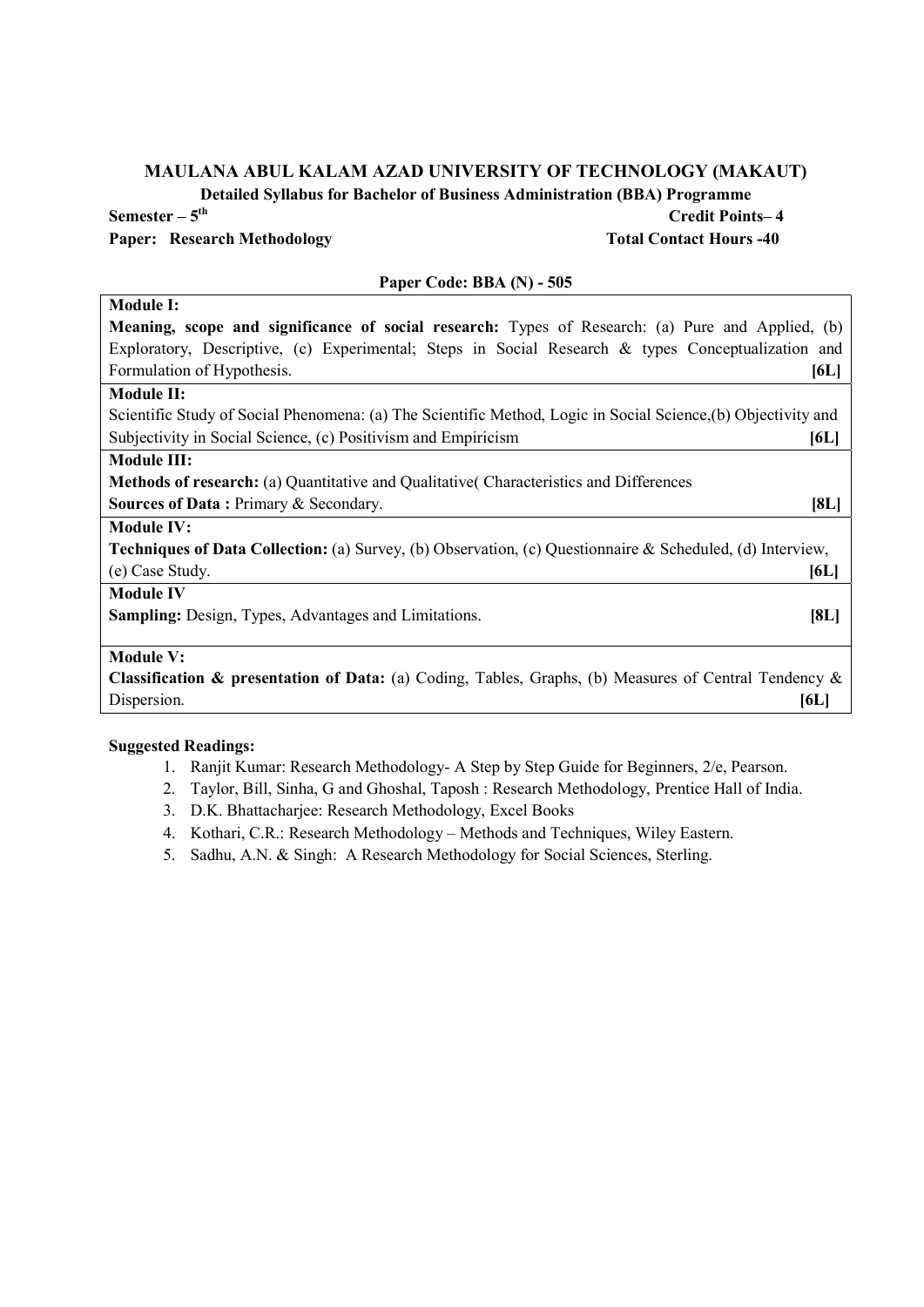# SIXTH SEMESTER

Paper: Management Accounting Total Contact Hours -40

Semester – 6<sup>th</sup> Credit Points– 4

### Paper Code: BBA (N) - 601

Module I: Module 1: Management Accounting (4L)

Meaning, nature, scope and functions of management accounting; Management Accounting vs Financial Accounting.

# Module II: Financial Statement Analysis (10L)

Fund flow statement, Cash flow statement (AS3), Comparative statement, Common size statement.

#### Module III: Ratio analysis (6L)

Computation and implications -Profitability ratios, turnover ratios, liquidity ratios, turnover ratios; Advantages and limitations of accounting ratios.

### Module IV: Break Even analysis & Marginal Costing (10L)

Break even analysis, Marginal Costing margin of safety, , Marginal costing as a tool for decision making – make or buy; Change of product mix; shut down decision.

# Module V: Budgeting for Profit Planning and Control (10L)

Meaning of budget and budgetary control; Objectives; Merits and limitations; Types of budgets; Fixed and Flexible budgeting, cash budget; Zero base budgeting.

Numerical on Flexible and Cash Budget.

- 1. Khan M.Y. and Jain P.K.: Management Accounting, TMH.
- 2. Kaplan R.S. and Aktinson. A.A.: Advanced Management Accounting, Prentice Hall of India.
- 3. Arora M.N.: Cost Accounting Principles and Practices; Vikas Publishing House.
- 4. Jain S.P. & Narang K.L.: Cost Accounting; Kalyani, New Delhi.
- 5. Bhabatosh Banerjee: Financial Policy & Management Accounting, Prentice Hall of India Ltd.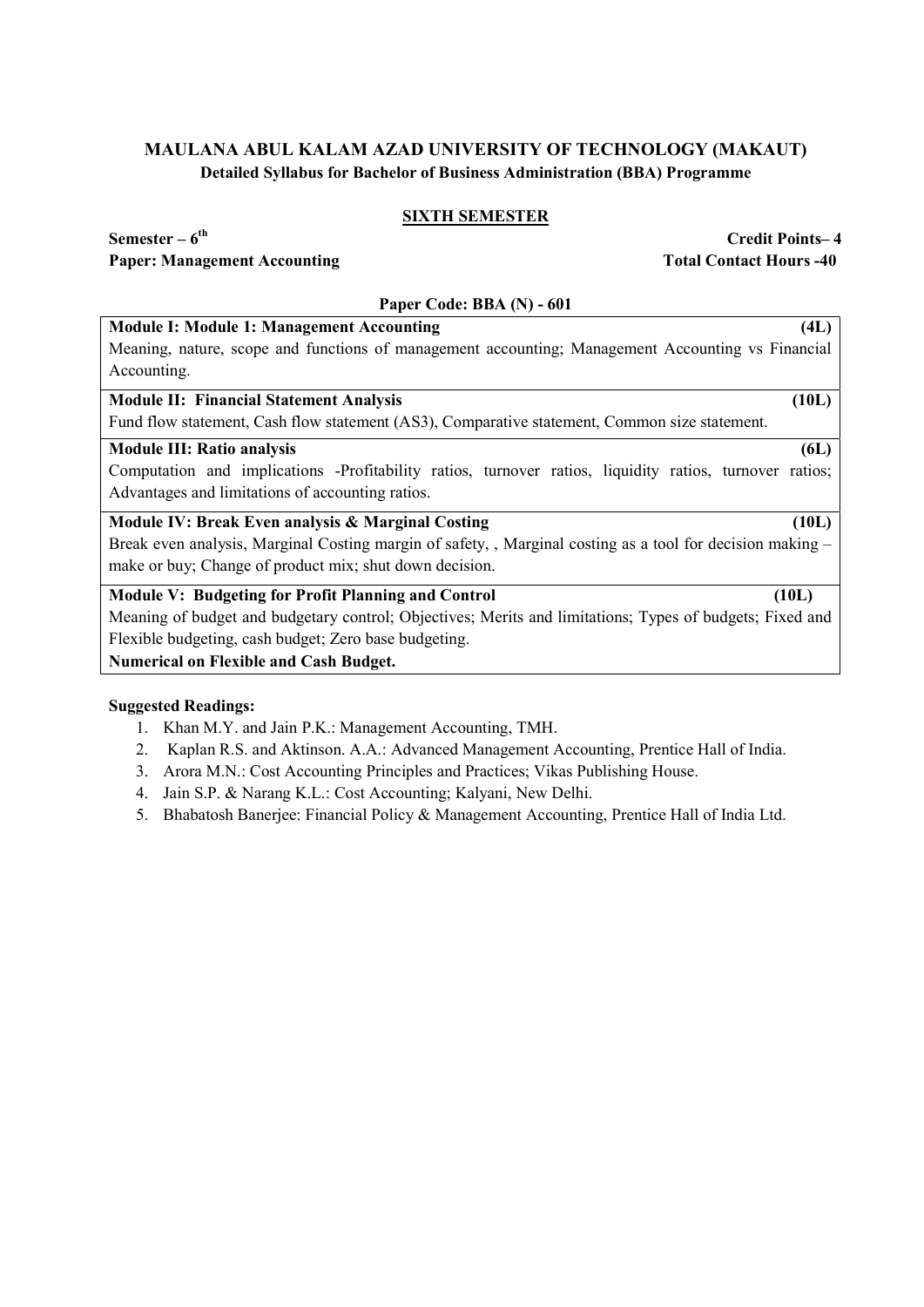Detailed Syllabus for Bachelor of Business Administration (BBA) Programme

Paper: Advertising & Sales Promotion Total Contact Hours -40

 $Semester - 6<sup>th</sup>$  Credit Points– 4

# Module I: Communication Process: Basic communication process, role of source; Encoding and decoding of message, media, audience, feedback and noise. [4L] Module II: Advertising and Communication Mix : Different advertising functions; Types of advertising; Economic aspects of advertising Advertising process – an overview; Setting advertising objectives and advertising budget. [8L] Module III: Creative Aspects of Advertising: Advertising appeals, copy writing, headlines, illustration, message, copy types; Campaign planning. Advertising Media : Different types of media; Media planning and scheduling [8L] Module IV: Impact of Advertising: Advertising Agency roles, relationship with clients, advertising department; Measuring advertising effectiveness; Legal and ethical aspects of advertising. Social implications of advertising. [8L] Module V: Sales Promotion: Meaning, nature, and functions; Relationship between sales promotion and advertising, future of sales promotion Limitation of sales promotion; Types of sales promotion schemes; Consumer and trade, sales promotion. Sales Promotion Schemes: Sampling; Coupon; Price off; Premium plan; consumer contests and sweepstakes; POP displays; Demonstration; Trade fairs and exhibitions; Sales promotion techniques and sales  $\lbrack$  force.  $\lbrack$  [12L]

# Suggested Readings:

- 1. Aaker, David and Myers John G., et.al: Advertising Management, Prentice Hall of India.
- 2. Kazmi & Batra: Advertising & Sales Promotion, Excel Books.
- 3. Arun Kumar: Marketing Management, Vikas Publishing House.
- 4. Border W.H.: Advertising, John Wiley.
- 5. Sengupta Subroto: Brand Positioning Strategies for Competitive Advantage, TMH.

# Paper Code: BBA (N) - 602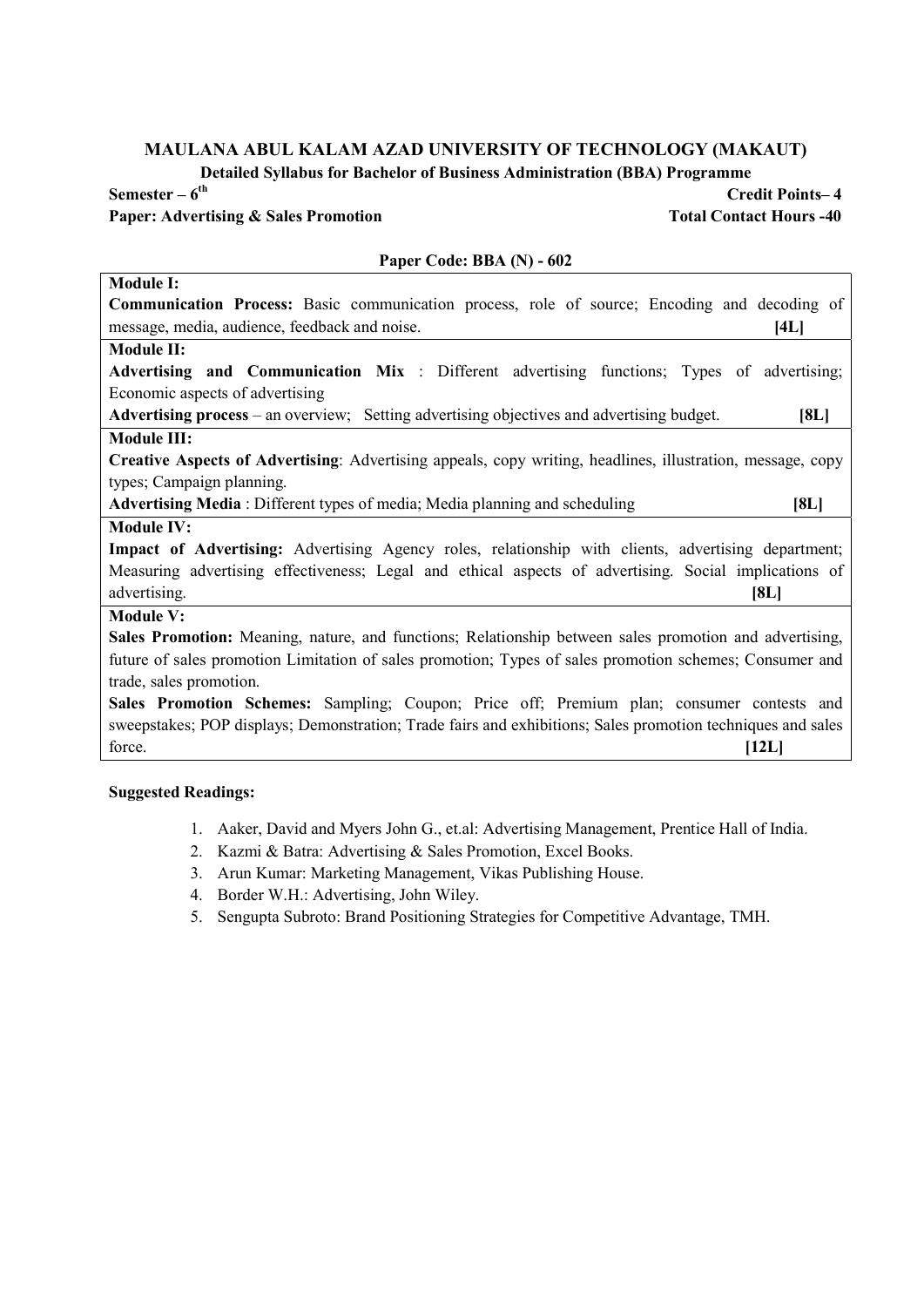Detailed Syllabus for Bachelor of Business Administration (BBA) Programme

Paper Code: BBA (N) - 603

# Paper: Industrial Relations Total Contact Hours -40

# $Semester - 6<sup>th</sup>$  Credit Points– 4

# Module I: Discipline Concept of Discipline, Deviations in Work Behaviour Hot Stove Rule, Types of Discipline [3L] Module II: Industrial Relations in India Concept of Industrial Relations in India Theory of Industrial Relations in India. Approaches & Context of IR. Growth of Trade Unionism Structure of Trade Unionism Trends in Industrial Disputes Industrial Disputes Settlement machinery under ID Act, Collective Bargaining Worker's Participation in Management Labour Welfare Industrial Employment (Standard Orders) Act, 1946 Principles of Natural Justice The Central Civil Services (Conduct) Rules Code of Conduct, International Labour Movement: International Labour Organizations (ILO) – Origin, history, objectives and functions. [15L]

#### Module III: Negative Discipline

Act of Indiscipline or Misconduct Cause of indiscipline & Misconduct Principles for Maintenance of Discipline Basic Ingredients or Guidelines of a Disciplinary Action Warning (Verbal/Written) Charge Sheet Domestic Enquiry [7L]

| <b>Module IV: Positive Discipline</b>                                                        |      |
|----------------------------------------------------------------------------------------------|------|
| Counseling-Approaches, Process Skills of Positive Discipline Problems of Positive Discipline | [5L] |
| <b>Module V: Management of Discipline</b>                                                    |      |
| Discipline Authority Punishment & Penalties Handling Court cases                             | [5L] |
| <b>Module VI: Grievance Management</b>                                                       |      |

Causes and Effects, Need for Grievance Procedures, Discovery of Grievance Procedures, Essential Prerequisites of Grievance Procedure, Steps in the Grievance Procedure, Model Grievance Procedure, Grievance, Management In Indian Industry, Guidelines for Handling Grievances. [51]

- 1. V.S.P. Rao: Human Resource Management Text and Cases, Excel Books.
- 2. Srivastava: Industrial & Labour Laws, Vikas Publishing House.
- 3. S.L. Agarwal: Labour Relations Law in India, Macmillan.
- 4. C.B. Mamoria & S. Mamoria: Industrial Relations in India, Himalaya Publishing House.
- 5. Venkataratnam, C.S. & Srivastava, B.K.: Personnel Management and Human Resources, TMH.